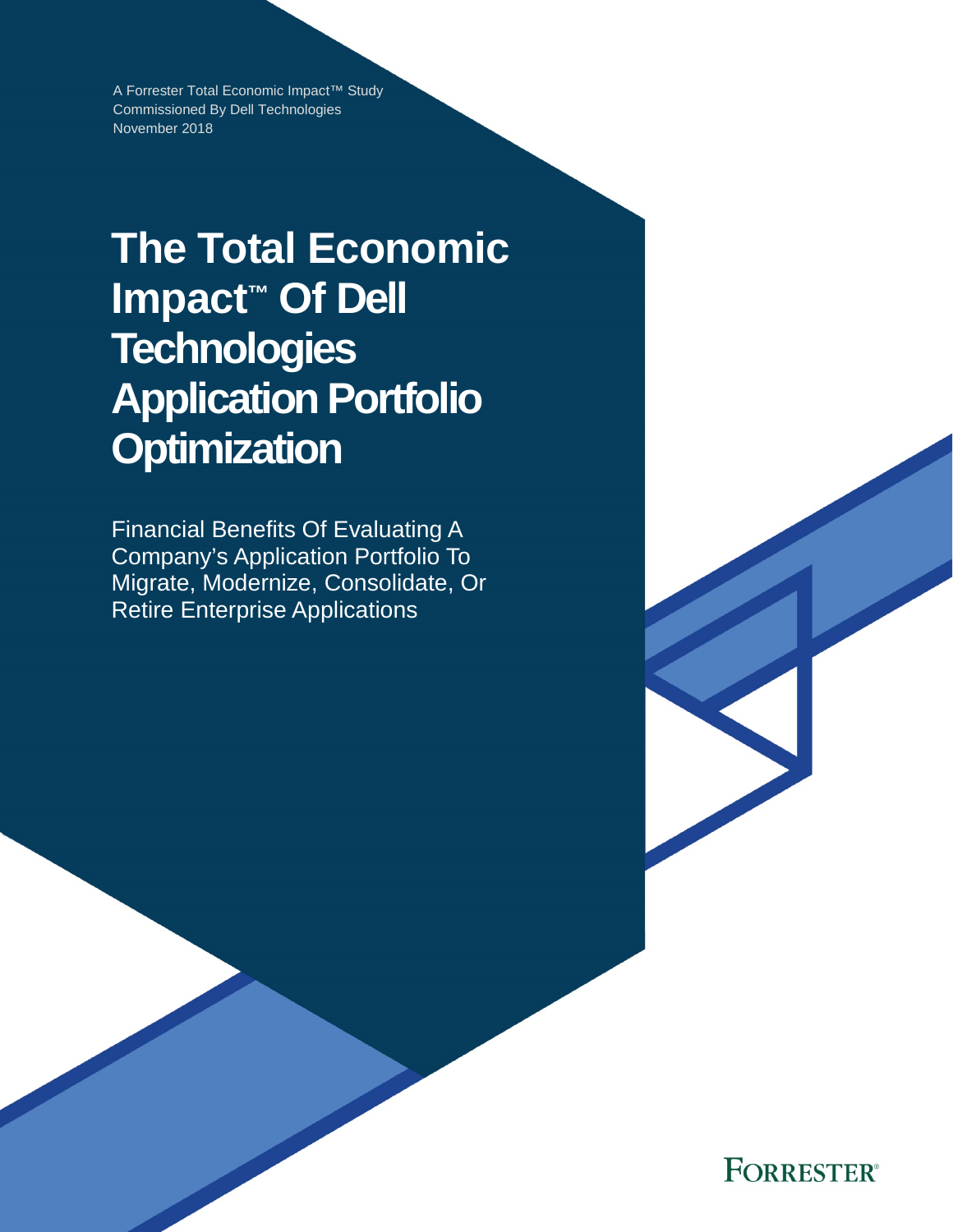## **Table Of Contents**

| <b>Executive Summary</b>                                                                                                             | 1              |
|--------------------------------------------------------------------------------------------------------------------------------------|----------------|
| <b>Key Findings</b>                                                                                                                  | 2              |
| <b>TEI Framework And Methodology</b>                                                                                                 | $\overline{4}$ |
| The Application Portfolio Optimization Customer Journey                                                                              | 5              |
| Interviewed Organization                                                                                                             | 5              |
| <b>Surveyed Organizations</b>                                                                                                        | 5              |
| <b>Key Results</b>                                                                                                                   | 8              |
| <b>Analysis Of Benefits</b>                                                                                                          | 10             |
| Avoided Cost Of Conducting Assessment Internally                                                                                     | 10             |
| <b>Reduced Cost Of Maintaining Retired Applications</b>                                                                              | 12             |
| Increased Revenue From Improved Customer-Facing Applications                                                                         | 13             |
| Accelerated Revenue By Shortening Time-To-Market                                                                                     | 13             |
| Reduced Cost Of Application Conflicts And Interdependency Errors 14                                                                  |                |
| <b>Analysis Of Costs</b>                                                                                                             | 15             |
| Fees Paid To Dell Technologies                                                                                                       | 15             |
| Investment Of Time By IT Organization Staff                                                                                          | 16             |
| Development Effort Required To Implement Changes And Realize<br><b>Quantified Benefits</b>                                           | 17             |
| <b>Financial Summary</b>                                                                                                             | 18             |
| <b>Dell Technologies Application Portfolio Optimization Services:</b><br><b>Overview</b><br><b>Appendix A: Total Economic Impact</b> | 19<br>20       |
|                                                                                                                                      |                |

#### **Project Director:** Dean Davison

Project Contributor: Adrienne Breslin

#### ABOUT FORRESTER CONSULTING

Forrester Consulting provides independent and objective research-based consulting to help leaders succeed in their organizations. Ranging in scope from a short strategy session to custom projects, Forrester's Consulting services connect you directly with research analysts who apply expert insight to your specific business challenges. For more information, visit forrester.com/consulting.

© 2018, Forrester Research, Inc. All rights reserved. Unauthorized reproduction is strictly prohibited. Information is based on best available resources. Opinions reflect judgment at the time and are subject to change. Forrester®, Technographics®, Forrester Wave, RoleView, TechRadar, and Total Economic Impact are trademarks of Forrester Research, Inc. All other trademarks are the property of their respective companies. For additional information, go to forrester.com.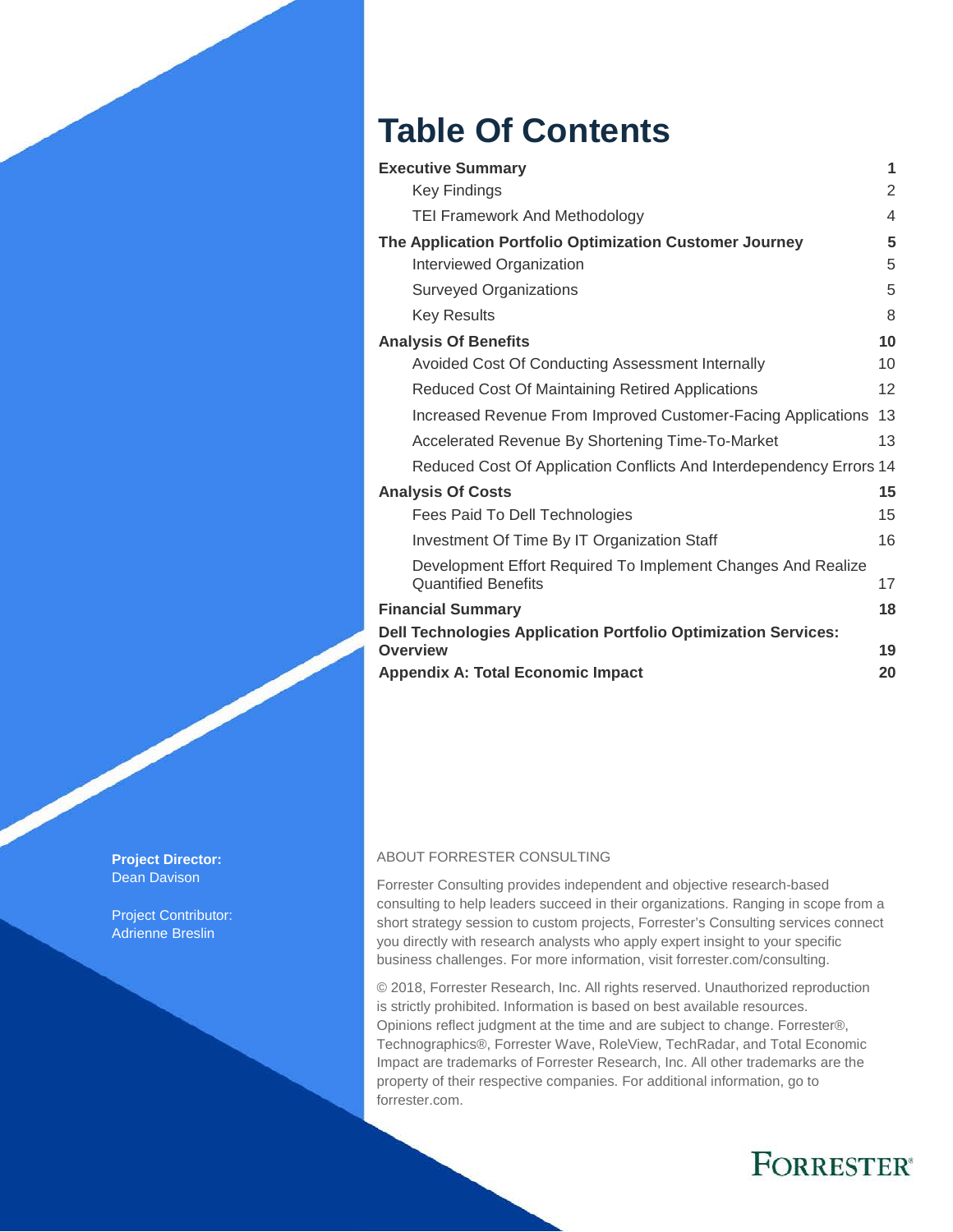### **Benefits And Costs**



Net profit from increased revenue: **\$859,160**



Businesses that reported an increase in revenue: **73%**



Reduced present value cost over three years: **\$2,448,827**



Average reduced time-tomarket: **20%**

## **Executive Summary**

Organizations are looking for ways to drive out cost, better manage their application portfolio, and enable the business through digital and IT transformation. Dell Technologies helps fast-track this transformation through a systematic evaluation of the application portfolio, with a goal of optimizing the placement and architecture of applications in order to reduce costs and improve manageability. This can be done by migrating applications to lower cost or more efficient operating platforms, modernizing, them or retiring them.

Dell Technologies commissioned Forrester Consulting to conduct a Total Economic Impact™ (TEI) study and examine the potential return on investment (ROI) enterprises may realize by deploying its Application Portfolio Optimization (APO) services. The purpose of this study is to provide readers with a framework to evaluate the potential financial impact of these services on their organizations.

To better understand the benefits, costs, and risks associated with this investment, Forrester interviewed and surveyed several customers with experience using Dell Technologies' APO services. Dell Technologies works with IT organizations to inventory current applications, determined the required business functionality, assess current- and future-technology requirements, and outline a nondisruptive path for change.

Prior to working with the Dell Technologies consulting team, IT executives managed a portfolio of applications under constant pressure from the business to support digital transformation and the wide array of ways in which businesses are evolving. Taking the time to both understand the current portfolio and its challenges (especially technical debt) and map a journey to the future state was a daunting challenge hanging over executives' heads.

After completing the APO project with Dell Technologies, customers were able to immediately tackle the most impactful changes. Some applications were retired entirely while others were consolidated, migrated, or modernized. The organizations freed up resources and were able to reallocate those resources to projects that accelerated other strategic objectives. Perhaps the biggest value indicated by customers was that Dell Technologies' work gave them confidence to act (see chart below).

"On a scale of 1 to 5, please rate how much you agree with each of the following statements:"



1 | The Total Economic Impact™ Of Dell Technologies Application Portfolio Optimization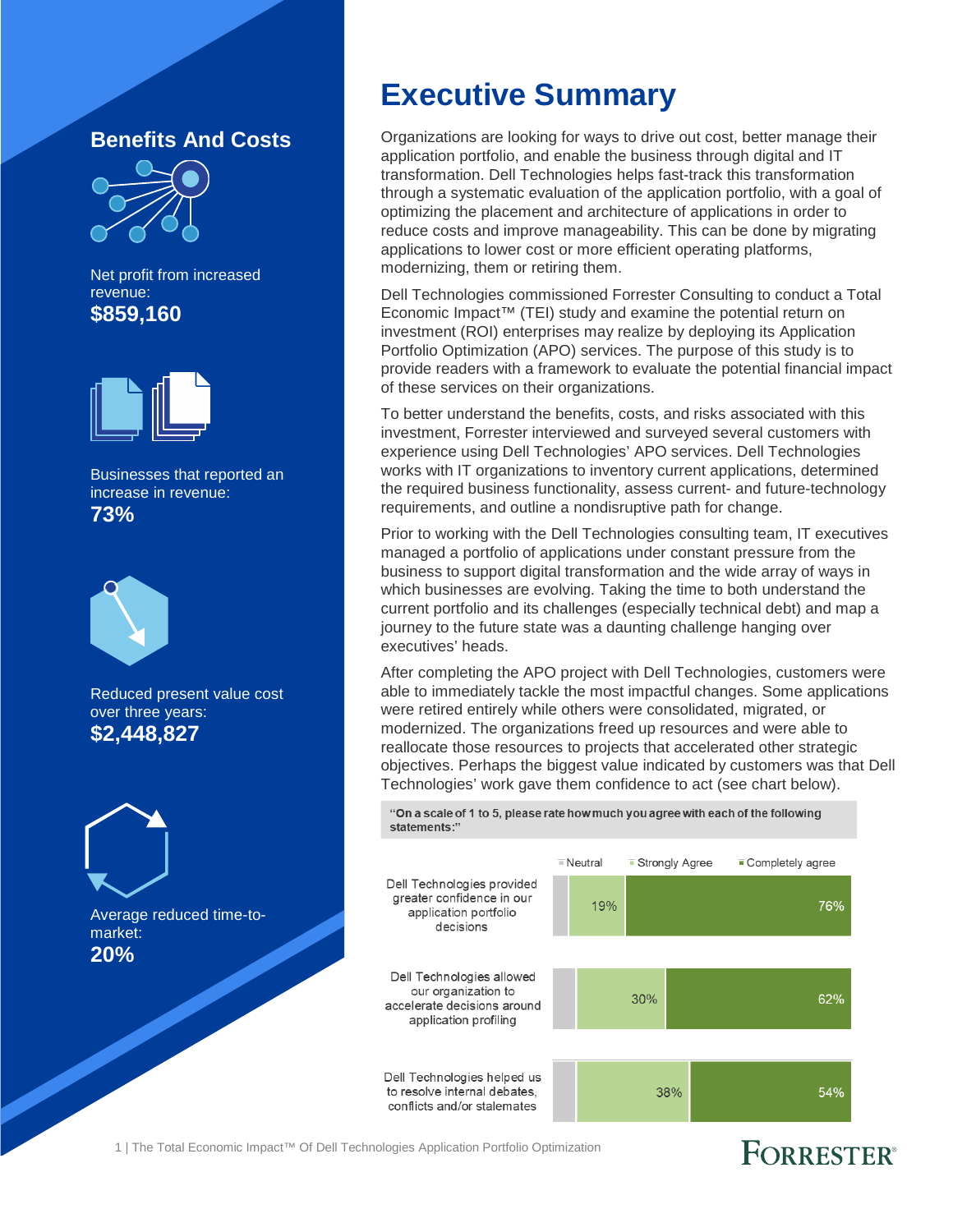

### Key Findings

**Quantified benefits.** The following risk-adjusted present value (PV) quantified benefits are representative of those experienced by the organizations interviewed and surveyed:

- › **Avoided cost of conducting assessment internally at \$1.7M.** Without engaging Dell Technologies, the organization would have needed to conduct a similar assessment of its own, but without the tools automation and experience of the APO team. Executives estimated that the project would require more than 24 developer years of effort.
- › **Reduced cost of maintaining retired applications of \$2.2M.** Survey respondents said that they saved 378 hours of effort per year maintaining each of 100 applications that they retired over three years. Some applications were low-hanging fruit that provided immediate cost savings, but others required investment and development effort to replace or update the functionality.
- › **Increased revenue from improved customer-facing applications of \$818K.** The organization was able to make changes to customer-facing applications that improved the customer experience or supported other objectives requested by business units. Overall, survey respondents indicated that revenue increased by an average of 8.9% after their Dell Technologies engagement.
- › **Accelerated revenue by shortening time-to-market of \$41K.** In addition to the increase in revenue for some business units, other product lines were able to accelerate revenue by reducing the time required for the organization to launch new products of 20%.
- › **Net profit from accelerated revenue by shortening time-to-market worth \$2.4 million.** The APO engagement also looked at the organization's development process and was able to unwind complex applications and focus the investment of time by developers. A key measurable attribute was lower error-injection rates and complications to one application by modifications made to another application.

**Costs.** The organizations experienced the following risk-adjusted PV costs:

- › **Fees paid to Dell Technologies of \$600K.** Survey respondents indicated that they paid an average amount of about \$600,000 for their engagement with Dell Technologies. The typical assessment projects lasted about four weeks. It was followed by a series of sprints to rationalize project work that ranged from six to eight weeks.
- › **Investment of time by IT organization staff worth \$56K.** The organization had ten employees that spent 25% of their time over three months working with Dell Technologies on the project.
- › **Development effort required to implement changes and realize quantified benefits of \$1.8M.** Realizing benefits such as increased revenue, from retiring some applications, required additional developer time after the initial engagement with Dell Technologies was complete.

Forrester's interviews with an existing customer, survey of 37 customers, and subsequent financial analysis found that an organization based on these customers experienced benefits of \$7.2 million over three years versus costs of \$2.4 million, adding up to a net present value (NPV) of \$4.8 million and an ROI of 195%.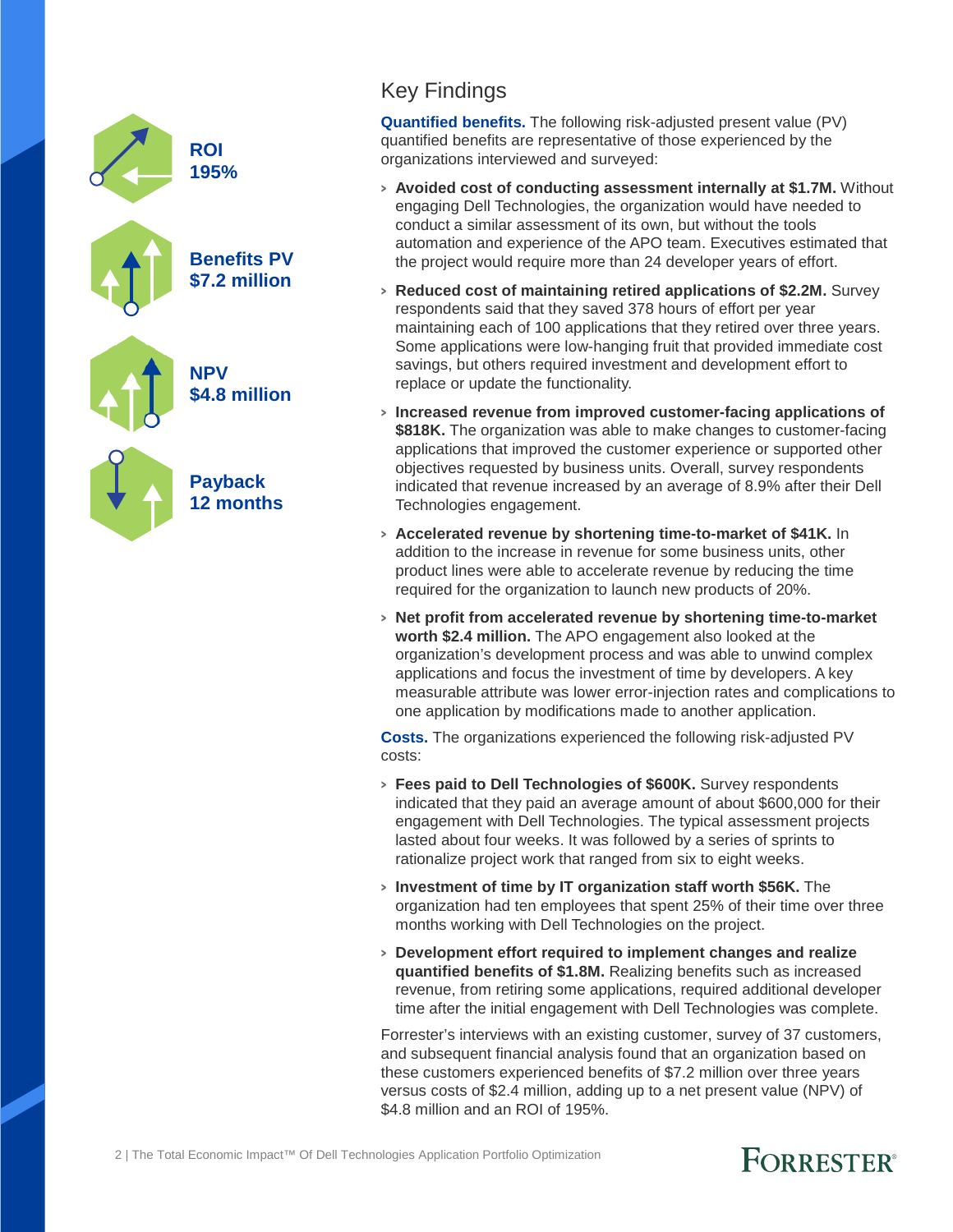



**Benefits (Three-Year)**

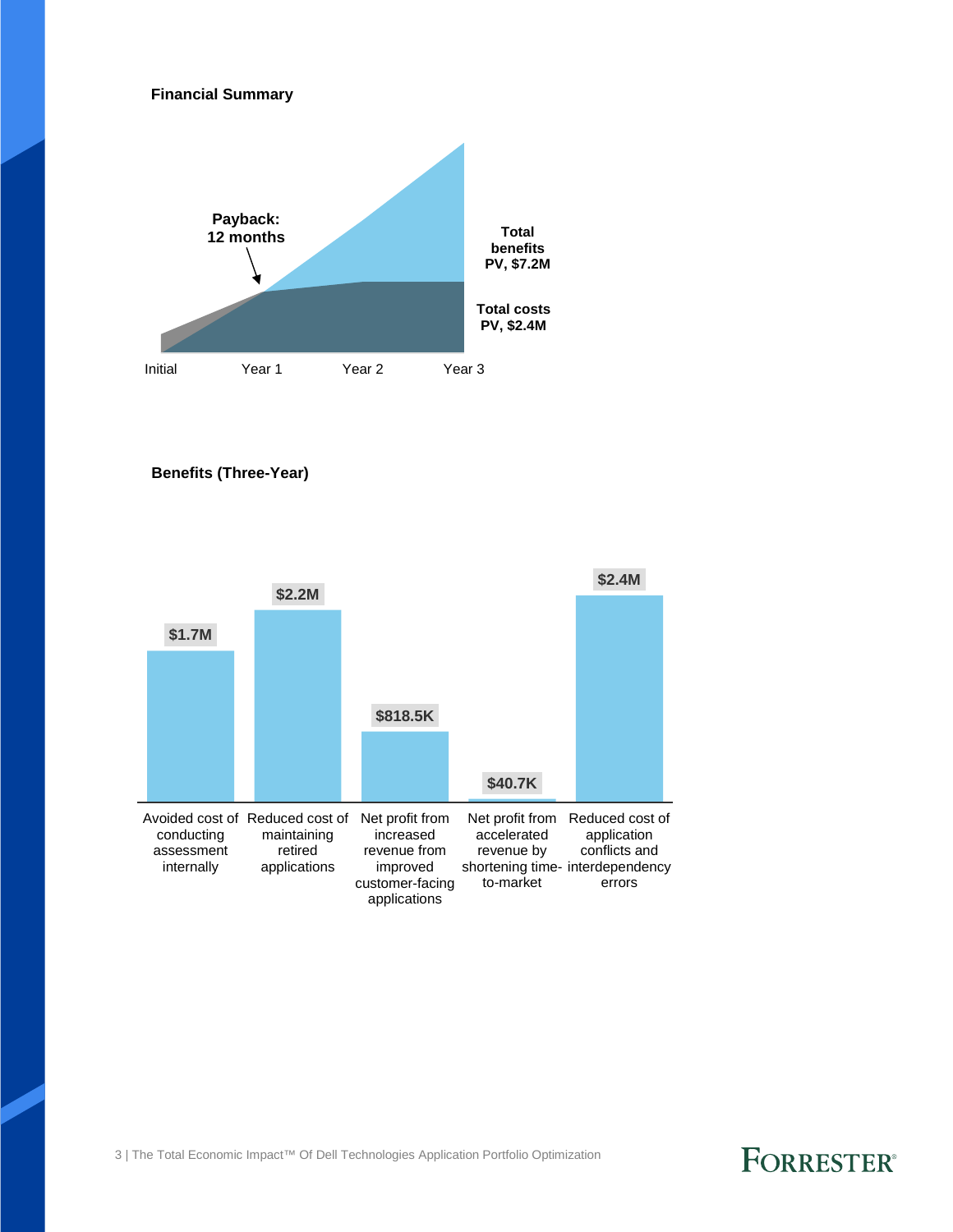The TEI methodology helps companies demonstrate, justify, and realize the tangible value of IT initiatives to both senior management and other key business stakeholders.

### TEI Framework And Methodology

From the information provided in the interviews and survey, Forrester has constructed a Total Economic Impact™ (TEI) framework for those organizations considering using Dell Technologies APO.

The objective of the framework is to identify the cost, benefit, and risk factors that affect the investment decision. Forrester took a multistep approach to evaluate the impact that Dell Technologies APO services can have on an organization:

#### **DUE DILIGENCE**

Interviewed Dell Technologies stakeholders and Forrester analysts to gather data relative to APO.



#### **CUSTOMER INTERVIEWS AND SURVEY**

Interviewed one organization and surveyed 37 organizations with experience using APO to obtain data with respect to costs, benefits, and risks.



#### **COMPOSITE ORGANIZATION**

Designed a composite organization based on characteristics of the interviewed and surveyed organizations.



#### **FINANCIAL MODEL FRAMEWORK**

Constructed a financial model representative of the interviews and survey using the TEI methodology and risk-adjusted the financial model based on issues and concerns of the interviewed organizations.



#### **CASE STUDY**

Employed four fundamental elements of TEI in modeling Dell Technologies APO's impact: benefits, costs, and risks. Given the increasing sophistication that enterprises have regarding ROI analyses related to IT investments, Forrester's TEI methodology serves to provide a complete picture of the total economic impact of purchase decisions. Please see Appendix A for additional information on the TEI methodology.

#### **DISCLOSURES**

Readers should be aware of the following:

This study is commissioned by Dell Technologies and delivered by Forrester Consulting. It is not meant to be used as a competitive analysis.

Forrester makes no assumptions as to the potential ROI that other organizations will receive. Forrester strongly advises that readers use their own estimates within the framework provided in the report to determine the appropriateness of an investment in Dell Technologies Application Profiling.

Dell Technologies reviewed and provided feedback to Forrester, but Forrester maintains editorial control over the study and its findings and does not accept changes to the study that contradict Forrester's findings or obscure the meaning of the study.

Dell Technologies provided the customer names for the interviews but did not participate in the interviews.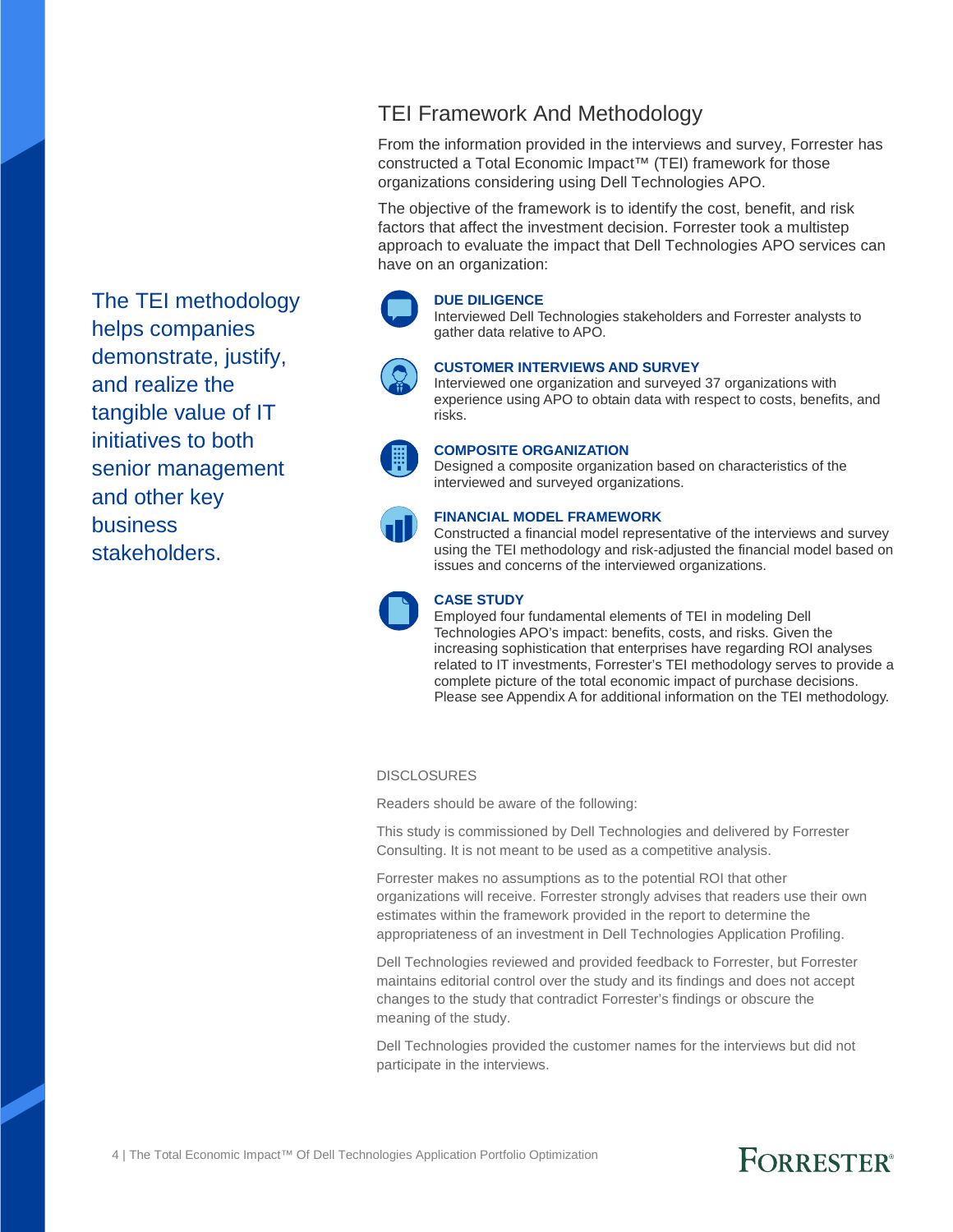## **The Application Portfolio Optimization Customer Journey**

#### **BEFORE AND AFTER THE APO INVESTMENT**

#### Interviewed Organization

For this study, Forrester interviewed one APO customer. The interviewed customer had the following characteristics:

- › Portfolio of 266 applications.
- › Team of about 500 developers.
- › Assessed applications for:
	- Data use.
	- Functionality requirements.
	- Technology stack (e.g., cloud readiness).
	- Databased technology.
	- Microservices.
	- Web services.

### Surveyed Organizations

The study surveyed 37 organizations in the United States, Canada, the United Kingdom, and India, and included a mix of companies ranging from smaller companies with as few as 500 employees to major enterprises with more than 20,000 employees.

Companies chose Dell Technologies' APO service as their partner for the following reasons:





Base: 37 Dell Technologies Application Profiling Services users Source: A commissioned study conducted by Forrester Consulting on behalf of Dell Technologies, September 2018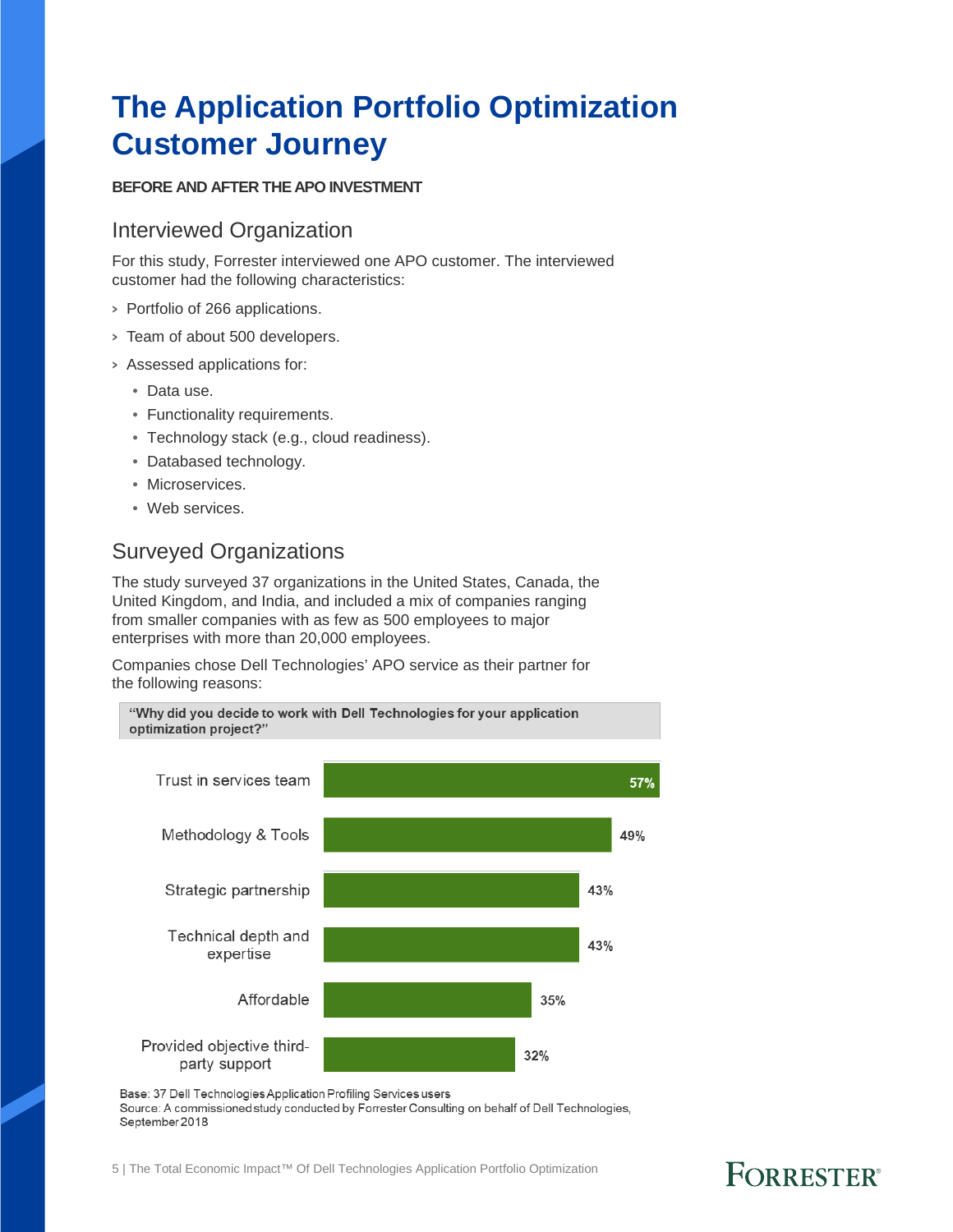Dell Technologies customers indicated that their application portfolios included the following number of applications in the chart below. Organizations did not assess all applications as some were immediately identified for being retired. On average, companies reported that 115 applications were included in their assessment, despite the overall application inventory being much higher (see following chart).

"Approximately, how many unique departmental or enterprise applications does your organization manage?"



"Using your best estimate, prior to your investment with Dell Technologies application profiling services, what percent of your total application portfolio make up the following categories?"

| <b>Type</b>                    | Average |
|--------------------------------|---------|
| Customer facing                | 28%     |
| Partner facing                 | 23%     |
| Internal-only: departmental    | 25%     |
| Internal-only: enterprise wide | 25%     |

Base: 37 Dell Technologies Application Portfolio Optimization users Source: A commissioned study conducted by Forrester Consulting on behalf of Dell Technologies, September 2018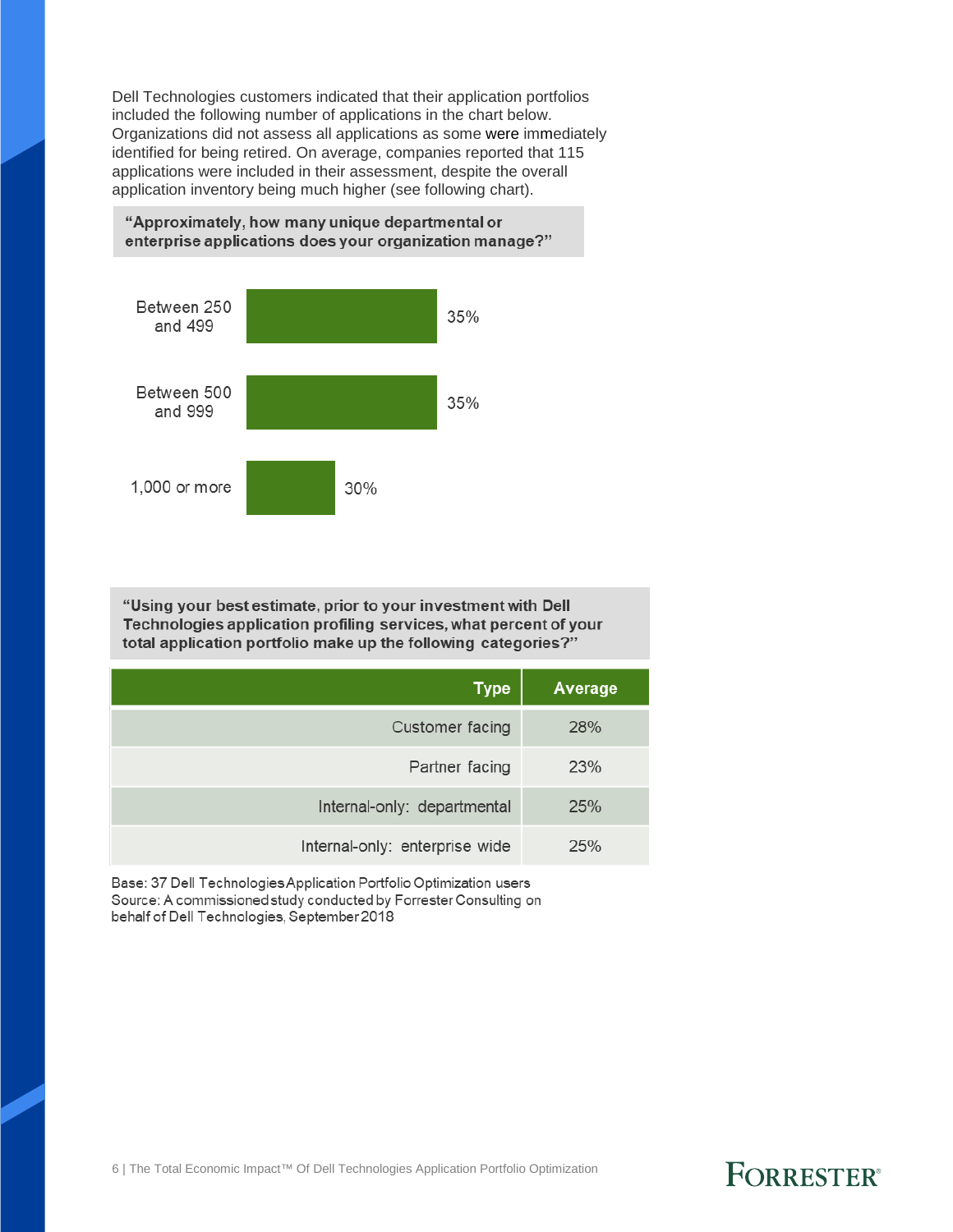When the customers decided to engage the Dell Technologies team, they faced the following technical challenges or objectives in the chart below. Each of these topics related to customer interactions and fluctuating business needs, but the topics required modifications to the functionality or technology itself (e.g., hosting and programming languages). Several executives said that they had resources in-house who were technically capable of doing a similar assessment, but that the individuals were unable to dedicate the necessary time, lacked assessment experience, and did not have access to automation tools that would enable Dell Technologies APO to be a faster and more costeffective alternative.

"What goals or objectives were the catalysts for your investment in the application portfolio optimization project?"



Base: 37 Dell Technologies Application Portfolio Optimization users

Source: A commissioned study conducted by Forrester Consulting on behalf of Dell Technologies, September 2018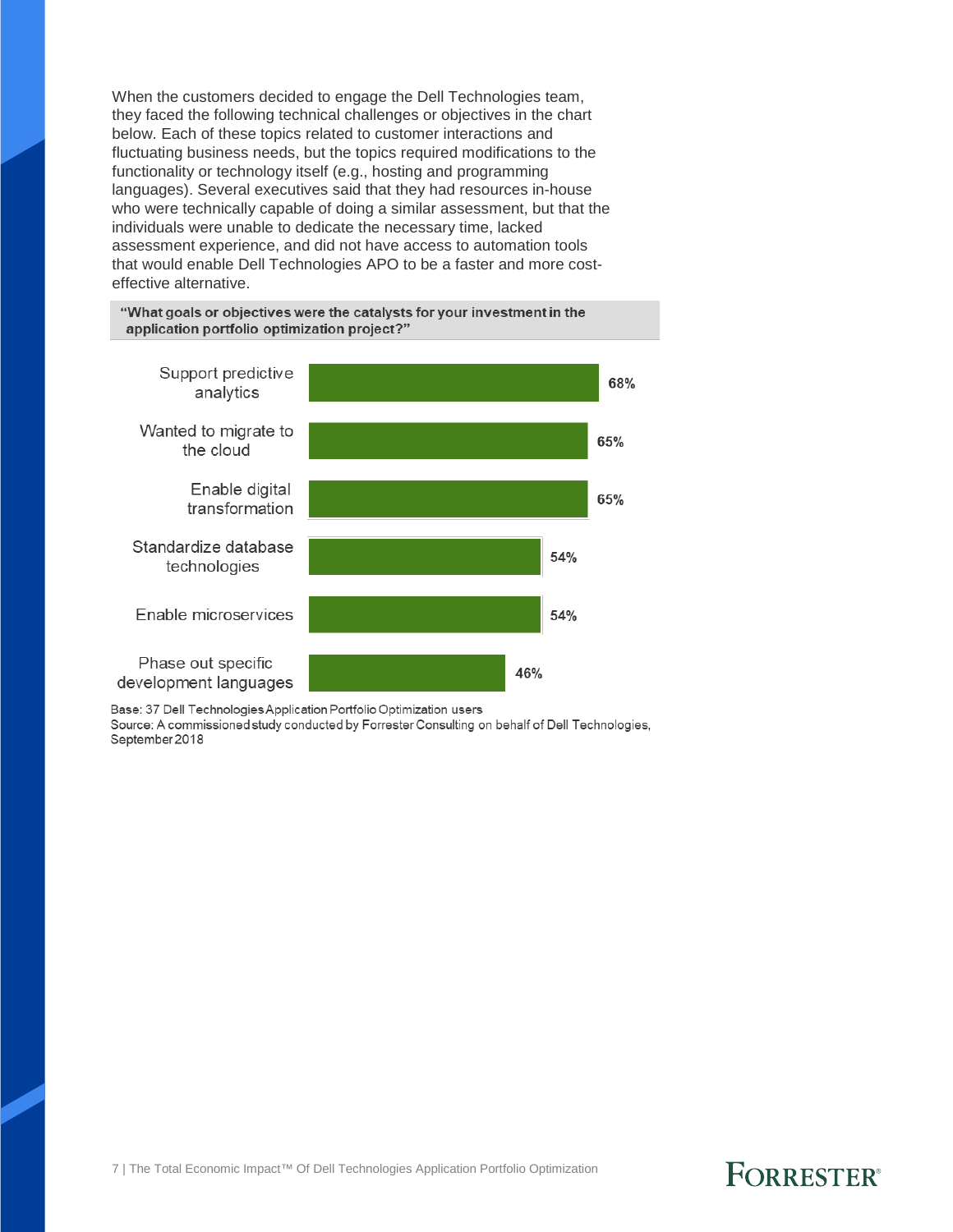### Key Results

Dell Technologies APO customers strongly agreed in their expectation that the results of their project would provide a positive return on

"Do you anticipate that the benefits created by your engagement of Dell Technologies services to support your application portfolio optimization project will be greater than the costs (i.e., a positive return on your investment/positive ROI)?"



Base: 37 Dell Technologies Application Portfolio Optimization users Source: A commissioned study conducted by Forrester Consulting on behalf of Dell Technologies, September 2018

investment.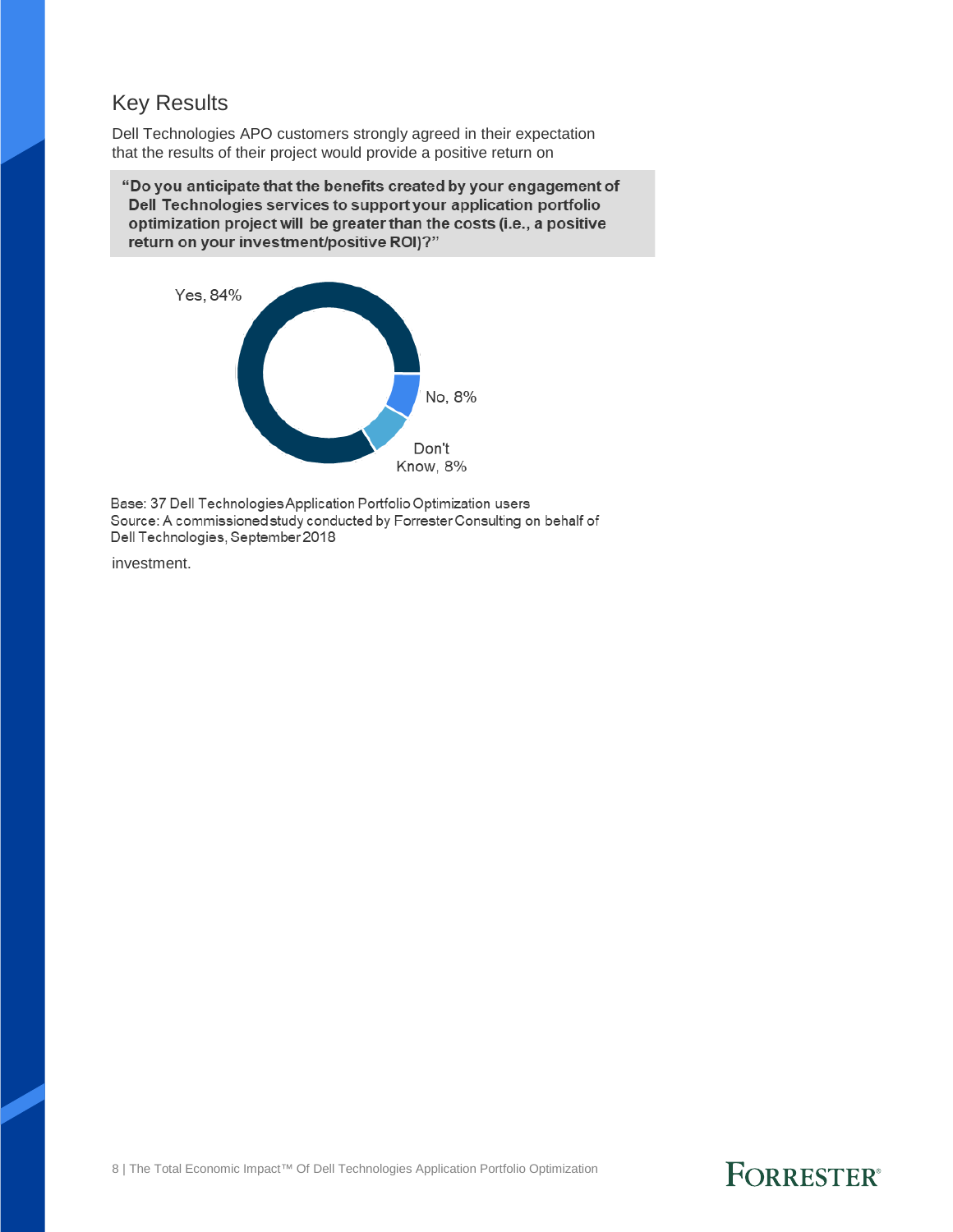The organizations told Forrester that they achieved the following benefits, several of which are outlined and quantified in the remainder of this study. One interesting note about the chart below is that organizations more commonly reported benefits to their business units and business operations than to the IT operations and cost of enabling technology. This speaks volumes to the criticality of aggressively developing strategies to transform the underlying technology that impacts how businesses interact and engage with their customers.





Base: 37 Dell Technologies Application Profiling Services users Source: A commissioned study conducted by Forrester Consulting on behalf of Dell Technologies, September 2018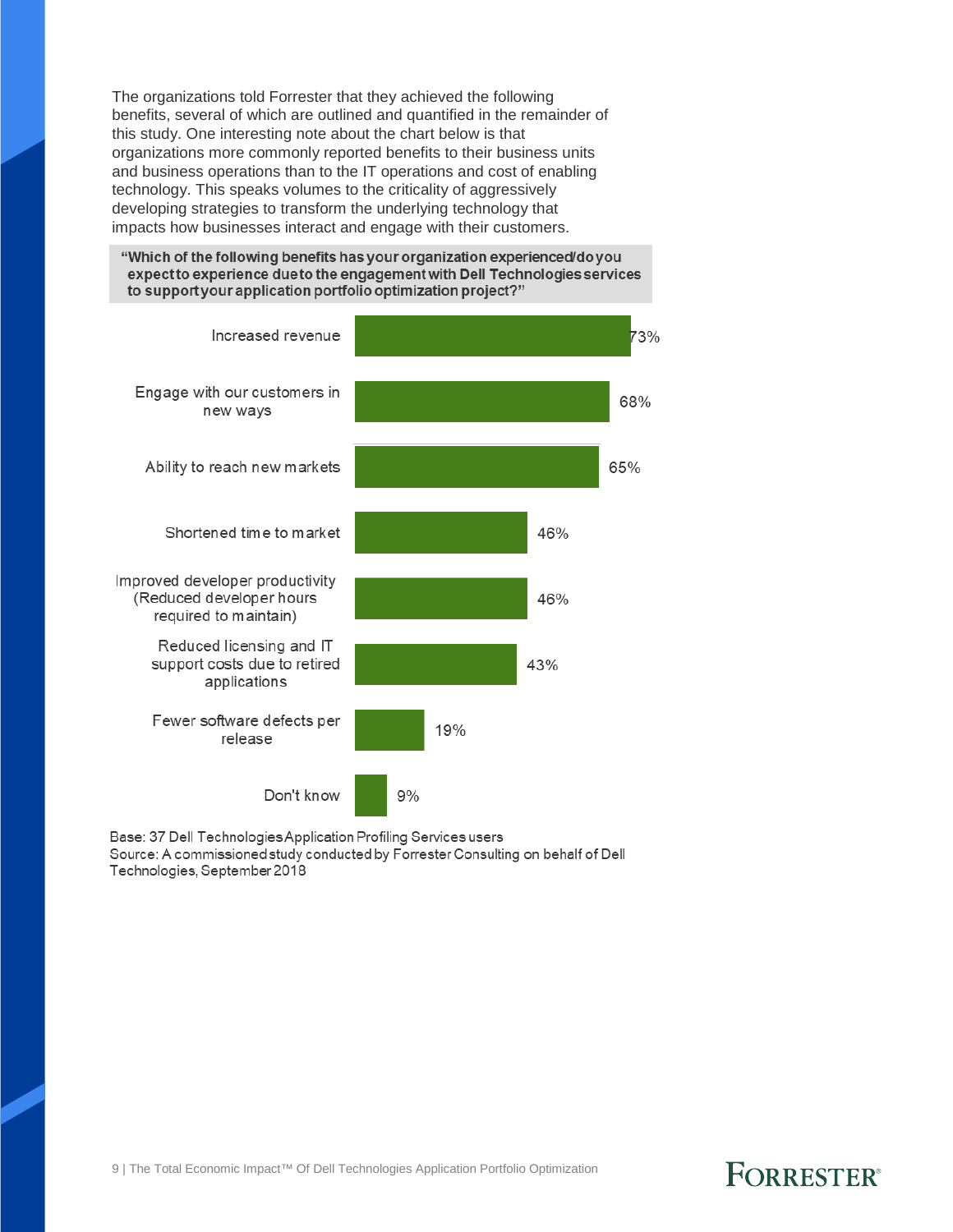## **Analysis Of Benefits**

**QUANTIFIED BENEFIT DATA AS APPLIED TO THE COMPOSITE**

| <b>Total Benefits</b> |                                                                                    |              |               |               |              |                                |  |  |
|-----------------------|------------------------------------------------------------------------------------|--------------|---------------|---------------|--------------|--------------------------------|--|--|
| REF.                  | <b>BENEFIT</b>                                                                     | <b>YEAR1</b> | <b>YEAR 2</b> | <b>YEAR 3</b> | <b>TOTAL</b> | <b>PRESENT</b><br><b>VALUE</b> |  |  |
| Atr                   | Avoided cost of conducting<br>assessment internally                                | \$1,924,542  | \$0           | \$0           | \$1,924,542  | \$1,749,583                    |  |  |
| <b>Btr</b>            | Reduced cost of maintaining<br>retired applications                                | \$344,250    | \$1,040,400   | \$1,392,300   | \$2,776,950  | \$2,218,845                    |  |  |
| Ctr                   | Net profit from increased<br>revenue from improved<br>customer-facing applications | \$0          | \$453,900     | \$590,070     | \$1,043,970  | \$818,452                      |  |  |
| Dtr                   | Net profit from accelerated<br>revenue by shortening time-to-<br>market            | \$0          | \$19,584      | \$32,640      | \$52,224     | \$40,708                       |  |  |
| Etr                   | Reduced cost of application<br>conflicts and interdependency<br>errors             | \$0          | \$1,514,700   | \$1,514,700   | \$3,029,400  | \$2,389,835                    |  |  |

### Avoided Cost Of Conducting Assessment Internally

Organizations faced a need to assess current applications, reconcile functionality, retire applications, and enable modern capabilities such as cloud infrastructure and business-facing capabilities of a digital transformation. Executives faced the decision of finding a way to accomplish this task and chose to engage with Dell Technologies' application profiling practice.

In lieu of this engagement, the organizations could have conducted a similar assessment in-house. Most executives indicated that they had their team with the needed expertise and insight, but they lacked the time and automated tools developed and used by Dell Technologies.

The table above shows the total of all benefits across the areas listed below, as well as present values (PVs) discounted at 10%. Over three years, the composite organization expects risk-adjusted total benefits to be a PV of over \$7.2 million.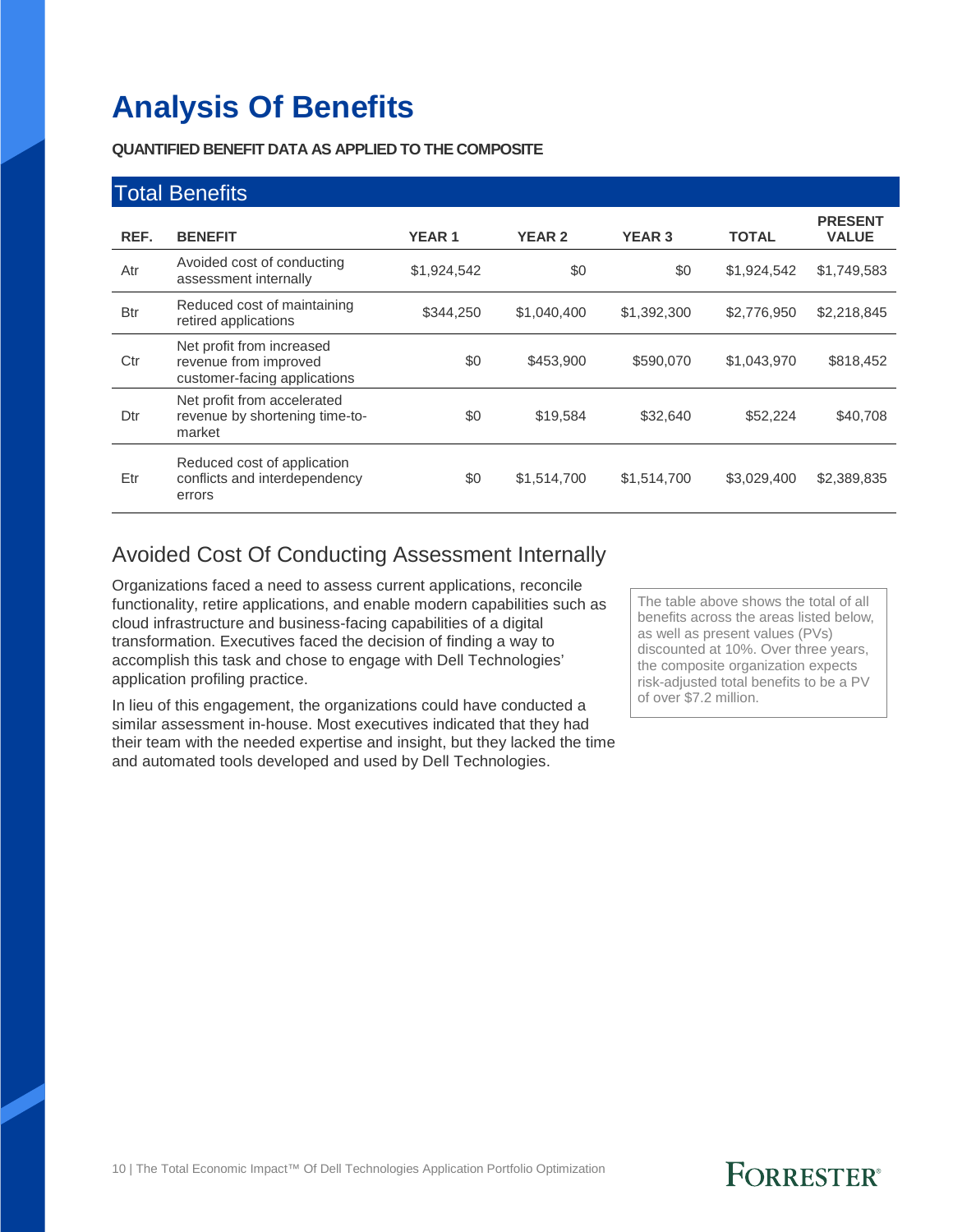

"On a scale of 1 to 5, please rate how much you agree with each of the following

Source: A commissioned study conducted by Forrester Consulting on behalf of Dell Technologies, September 2018

For an organization with a development team of about 500 employees, 110 IT professionals would have been required to get involved over the course of the project. The 13-month project would require an estimated 20% of those employee's time. With an average salary of \$85,000, the total cost would exceed \$2 million.

While the exact time and investment would differ for every company, survey responses were consistent. As such, Forrester risk-adjusted this benefit downward by 5%, yielding a three-year risk-adjusted total PV of just over \$1.9 million.

| <b>Avoided Cost Of Conducting Assessment Internally: Calculation Table</b> |                                                                     |                             |              |               |               |  |  |  |  |
|----------------------------------------------------------------------------|---------------------------------------------------------------------|-----------------------------|--------------|---------------|---------------|--|--|--|--|
| REF.                                                                       | <b>METRIC</b>                                                       | CALC.                       | <b>YEAR1</b> | <b>YEAR 2</b> | <b>YEAR 3</b> |  |  |  |  |
| A <sub>1</sub>                                                             | Number of employees involved                                        |                             | 110          |               |               |  |  |  |  |
| A2                                                                         | Percentage of time required                                         |                             | 20%          |               |               |  |  |  |  |
| A3                                                                         | Length of internal project (months)                                 |                             | 13           |               |               |  |  |  |  |
| A4                                                                         | Average burdened salary                                             |                             | \$85,000     |               |               |  |  |  |  |
| At                                                                         | Avoided cost of conducting assessment<br>internally                 | $A1^*A2^*$<br>$(A3/12)^*AA$ | \$2,025,833  |               |               |  |  |  |  |
|                                                                            | Risk adjustment                                                     | $\downarrow$ 5%             |              |               |               |  |  |  |  |
| Atr                                                                        | Avoided cost of conducting assessment<br>internally (risk-adjusted) |                             | \$1,924,542  |               |               |  |  |  |  |

11 | The Total Economic Impact™ Of Dell Technologies Application Portfolio Optimization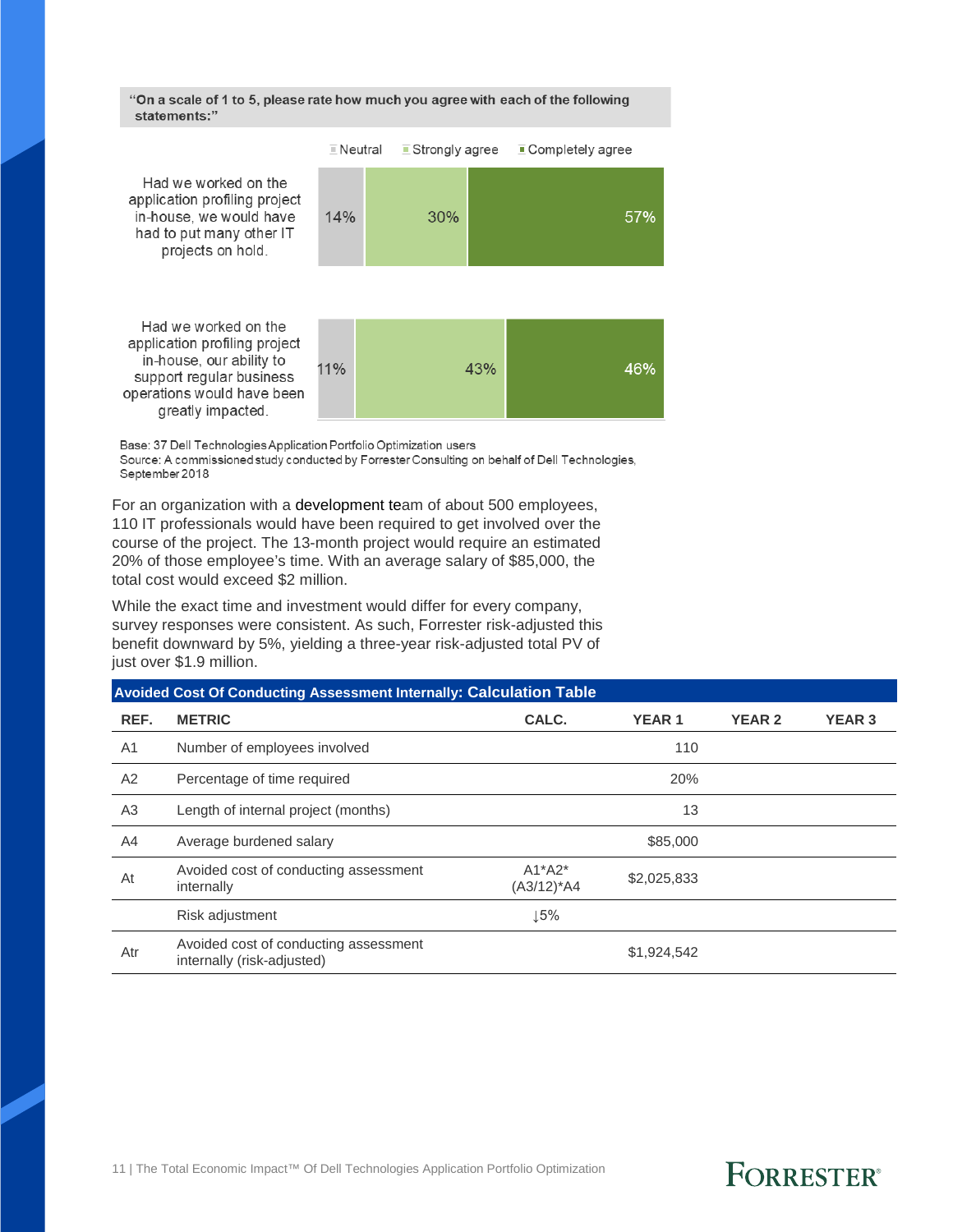### Reduced Cost Of Maintaining Retired Applications

One rapid benefit to an APO engagement is retiring obsolete or unused applications. Some applications can be retired with minimal work, but other applications require greater investment over a longer period of time.

For the purposes of the financial model, Forrester assumes:

- › Twenty-five applications were retired in Year 1.
- › Fifty more applications were retired in Year 2.
- › Twenty-five applications required much more investment and were retired in Year 3.

Survey responses indicated that the average number of hours for avoided maintenance work, for each retired application, was 378 hours. Using this value, Forrester calculated the reduced FTEs — it's important to note that while the average avoided effort was 378 hours, Forrester believes that many organizations enjoy far more substantial savings from retiring major enterprise or departmental applications. The stated savings is based on recovered development hours only and that there is significant additional ROI likely by eliminating license fees, decommissioned infrastructure, and reduced data center footprint.

The level of benefit for each company will vary based on their existing inventory and previous work to retire aging applications. To account for this variation, Forrester adjusted this benefit downward by 10%, yielding a three-year risk-adjusted total PV of over \$2.2 million.



Reduced cost of maintaining retired applications: **31%** of total benefits

| <b>Reduced Cost Of Maintaining Retired Applications: Calculation Table</b> |                                                                     |                       |              |               |               |  |  |  |
|----------------------------------------------------------------------------|---------------------------------------------------------------------|-----------------------|--------------|---------------|---------------|--|--|--|
| REF.                                                                       | <b>METRIC</b>                                                       | CALC.                 | <b>YEAR1</b> | <b>YEAR 2</b> | <b>YEAR 3</b> |  |  |  |
| <b>B1</b>                                                                  | Number of applications retired                                      |                       | 25           | 50            | 25            |  |  |  |
| <b>B2</b>                                                                  | Cumulative applications retired                                     | $B1+B2$ <sub>PY</sub> | 25           | 75            | 100           |  |  |  |
| B <sub>3</sub>                                                             | Average developer hours avoided for each<br>retired application     |                       | 378          | 378           | 378           |  |  |  |
| <b>B4</b>                                                                  | Total developer hours avoided maintaining<br>retired applications   |                       | 9,450        | 28,350        | 37,800        |  |  |  |
| B <sub>3</sub>                                                             | Number of developer FTEs avoided                                    | B4/2,080 hours        | 4.5          | 13.6          | 18.2          |  |  |  |
| <b>B4</b>                                                                  | Average burdened salary                                             |                       | \$85,000     | \$85,000      | \$85,000      |  |  |  |
| <b>Bt</b>                                                                  | Reduced cost of maintaining retired<br>applications                 | <b>B3*B4</b>          | \$382,500    | \$1,156,000   | \$1,547,000   |  |  |  |
|                                                                            | Risk adjustment                                                     | 110%                  |              |               |               |  |  |  |
| <b>Btr</b>                                                                 | Reduced cost of maintaining retired<br>applications (risk-adjusted) |                       | \$344,250    | \$1,040,400   | \$1,392,300   |  |  |  |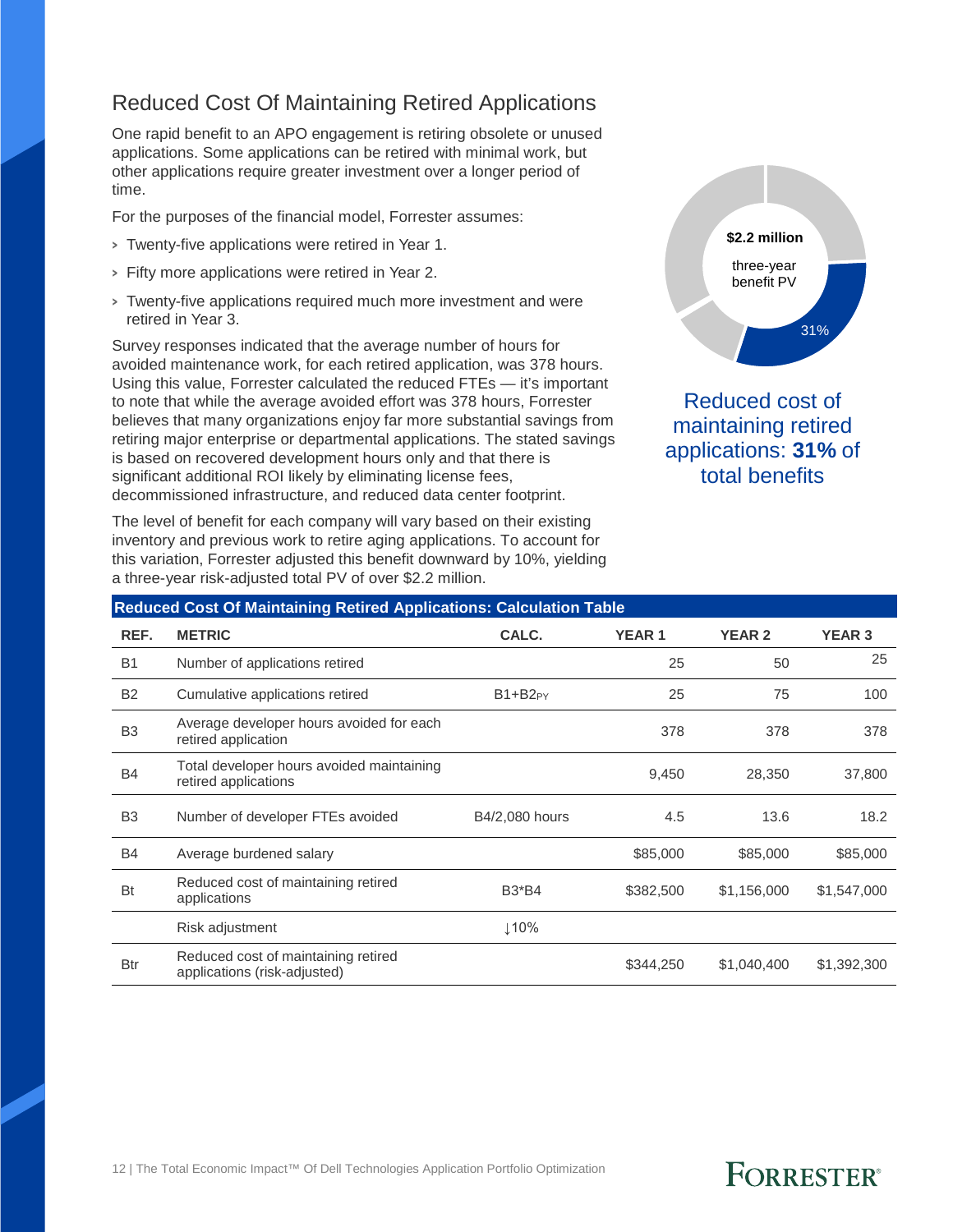### Increased Revenue From Improved Customer-Facing Applications

Survey respondents indicated that the results of their Dell Technologies APO engagement allowed their company to increase revenue by 8.9%.

This benefit came from improved delivery of customer-facing applications, which reduced cart abandonment for online purchasing, improved customer service, and reduced fraudulent and malicious activity. In other words, the engagement identified key aspects of the digital transformation that the customer needed to achieve.

For the financial model, Forrester isolated a business unit that began with \$50 million in revenue in Year 2 and grew to \$65 million in Year 3. The improvement of 8.9% at a profit margin of more than \$500,000 each year. Note that the revenue uplift occurred after the organization had one year to implement changes and improve the functionality before it increased revenue.

Since the increase in revenue will vary between companies, resulting in significantly higher or lower impacts to revenue (and subsequent net profit), Forrester risk-adjusted this benefit downward by 15%, yielding a three-year risk-adjusted total PV of \$818,452.



Increased revenue from improved customerfacing applications: **11%** of total benefits

|                | <b>Increased Revenue From Improved Customer-Facing Applications: Calculation Table</b>          |                  |              |               |               |  |  |  |  |
|----------------|-------------------------------------------------------------------------------------------------|------------------|--------------|---------------|---------------|--|--|--|--|
| REF.           | <b>METRIC</b>                                                                                   | CALC.            | <b>YEAR1</b> | <b>YEAR 2</b> | <b>YEAR 3</b> |  |  |  |  |
| C <sub>1</sub> | Revenue before increase from new functionality<br>in customer-facing applications               |                  |              | \$50,000,000  | \$65,000,000  |  |  |  |  |
| C <sub>2</sub> | Percentage increase in revenue                                                                  |                  |              | 8.9%          | 8.9%          |  |  |  |  |
| C <sub>3</sub> | Average profit margin                                                                           |                  |              | 12%           | 12%           |  |  |  |  |
| Ct             | Net profit from increased revenue from improved<br>customer-facing applications                 | $C1*C2*C3$       |              | \$534,000     | \$694,200     |  |  |  |  |
|                | Risk adjustment                                                                                 | $\downarrow$ 15% |              |               |               |  |  |  |  |
| Ctr            | Net profit from increased revenue from improved<br>customer-facing applications (risk-adjusted) |                  |              | \$453,900     | \$590,070     |  |  |  |  |
|                |                                                                                                 |                  |              |               |               |  |  |  |  |

### Accelerated Revenue By Shortening Time-To-Market

In addition to increased revenue, organizations also reported a shortened time-to-market for new products and offerings, which resulted in accelerated revenue of 20%. Similar to other benefits, the organization realized this benefit only after making improvements and modifications during the first year. The impacted revenue was:

- › Twelve million (\$12M) dollars in Year 2.
- › Twenty million (\$20M) dollars in Year 3.

Using a profit margin of 12% and a time value for money of 8%, and riskadjusting this benefit downward by 15%, the resulting three-year risk-adjusted total PV was \$40,708.

Impact risk is the risk that the business or technology needs of the organization may not be met by the investment, resulting in lower overall total benefits. The greater the uncertainty, the wider the potential range of outcomes for benefit estimates.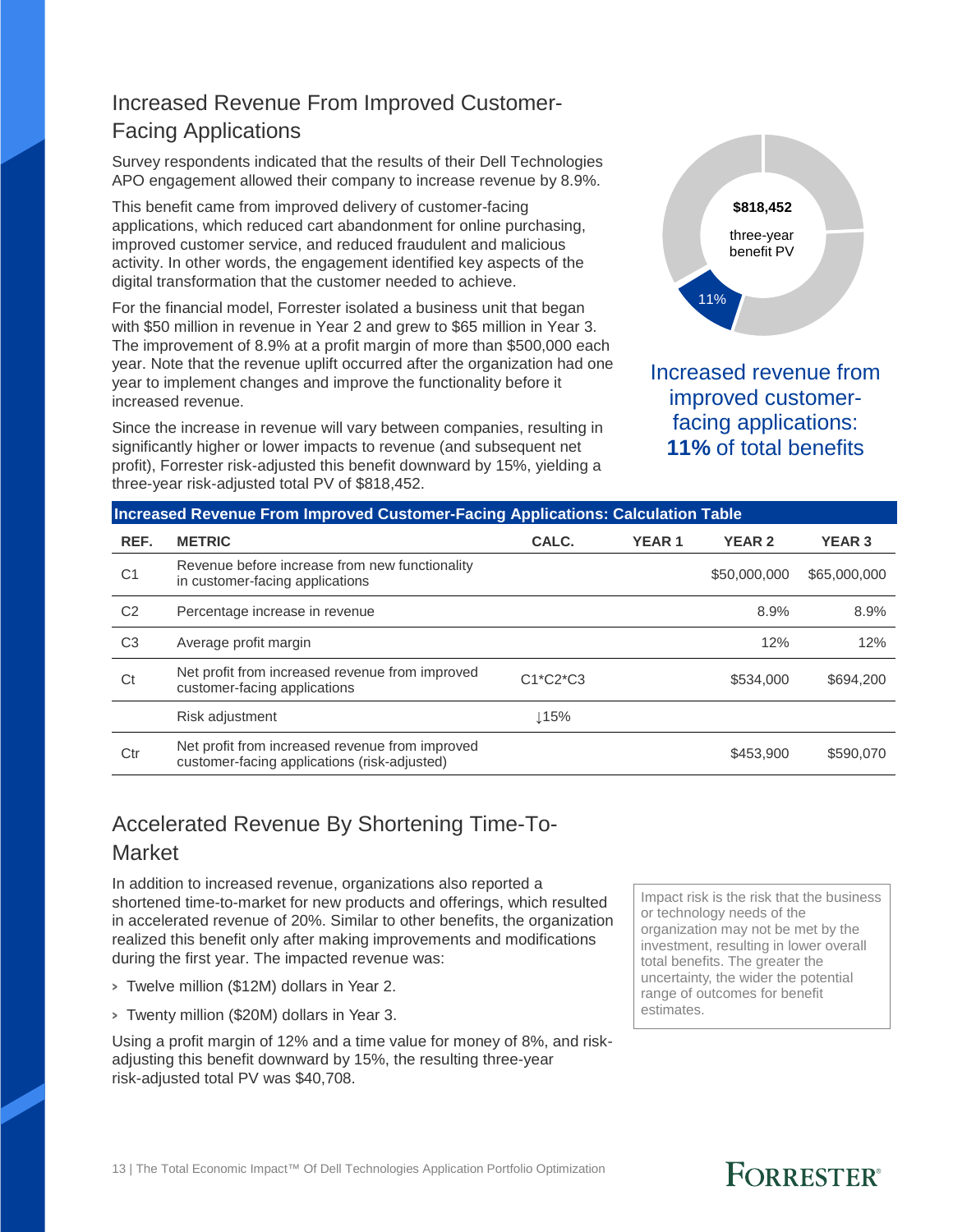|                | <b>Accelerated Revenue By Shortening Time-To-Market: Calculation Table</b>          |             |              |               |               |  |  |  |  |  |
|----------------|-------------------------------------------------------------------------------------|-------------|--------------|---------------|---------------|--|--|--|--|--|
| REF.           | <b>METRIC</b>                                                                       | CALC.       | <b>YEAR1</b> | <b>YEAR 2</b> | <b>YEAR 3</b> |  |  |  |  |  |
| D <sub>1</sub> | Revenue that was accelerated                                                        |             |              | \$12,000,000  | \$20,000,000  |  |  |  |  |  |
| D <sub>2</sub> | Accelerated time-to-market for new<br>offerings                                     |             |              | 20%           | 20%           |  |  |  |  |  |
| D <sub>3</sub> | Average profit margin                                                               |             |              | 12%           | 12%           |  |  |  |  |  |
| D4             | Time value of money                                                                 |             |              | 8%            | 8%            |  |  |  |  |  |
| Dt             | Net profit from accelerated revenue by<br>shortening time-to-market                 | D1*D2*D3*D4 |              | \$23,040      | \$38,400      |  |  |  |  |  |
|                | Risk adjustment                                                                     | 115%        |              |               |               |  |  |  |  |  |
| Dtr            | Net profit from accelerated revenue by<br>shortening time-to-market (risk-adjusted) |             |              | \$19,584      | \$32,640      |  |  |  |  |  |

### Reduced Cost Of Application Conflicts And Interdependency Errors

As a result of the engagement with Dell Technologies, organizations reported a reduced level of defects and lower error-injection rates. Improvements came from better development methodologies and avoided conflicts and interdependencies (i.e., integration) between applications. The changes and subsequent financial impact of the Dell Technologies engagement took a year to manifest as the organization implemented changes, trained employees, redefined business requirements, retired applications, and improved existing code.

The number of developers working on application maintenance average 110 FTEs. Survey respondents told Forrester that that change increased the productivity of developers doing the same work by 18%. Using an average burdened salary of \$85,000, the savings in Year 2 and Year 3 of the financial model total almost \$1.7 million per year.

This benefit will vary between companies and readers must assess their current methodologies and integrate challenges. The account for this risk, Forrester adjusted this benefit downward by 10%, yielding a threeyear risk-adjusted total PV of almost \$2.4 million.



Reduced cost of defects and errors inserted into code: **33%** of total benefits

|                | Reduced Cost Of Application Conflicts And Interdependency Errors: Calculation Table |            |              |               |               |  |  |  |
|----------------|-------------------------------------------------------------------------------------|------------|--------------|---------------|---------------|--|--|--|
| REF.           | <b>METRIC</b>                                                                       | CALC.      | <b>YEAR1</b> | <b>YEAR 2</b> | <b>YEAR 3</b> |  |  |  |
| E <sub>1</sub> | Number of developers involved with<br>maintenance                                   |            |              | 110           | 110           |  |  |  |
| E <sub>2</sub> | Percentage improvement in developer<br>productivity                                 |            |              | 18%           | 18%           |  |  |  |
| E3             | Average burdened salary                                                             |            |              | \$85,000      | \$85,000      |  |  |  |
| Et             | Reduced cost of application conflicts and<br>interdependency errors                 | $E1*E2*E3$ |              | \$1,683,000   | \$1,683,000   |  |  |  |
|                | Risk adjustment                                                                     | 110%       |              |               |               |  |  |  |
| Etr            | Reduced cost of application conflicts and<br>interdependency errors (risk-adjusted) |            |              | \$1,514,700   | \$1,514,700   |  |  |  |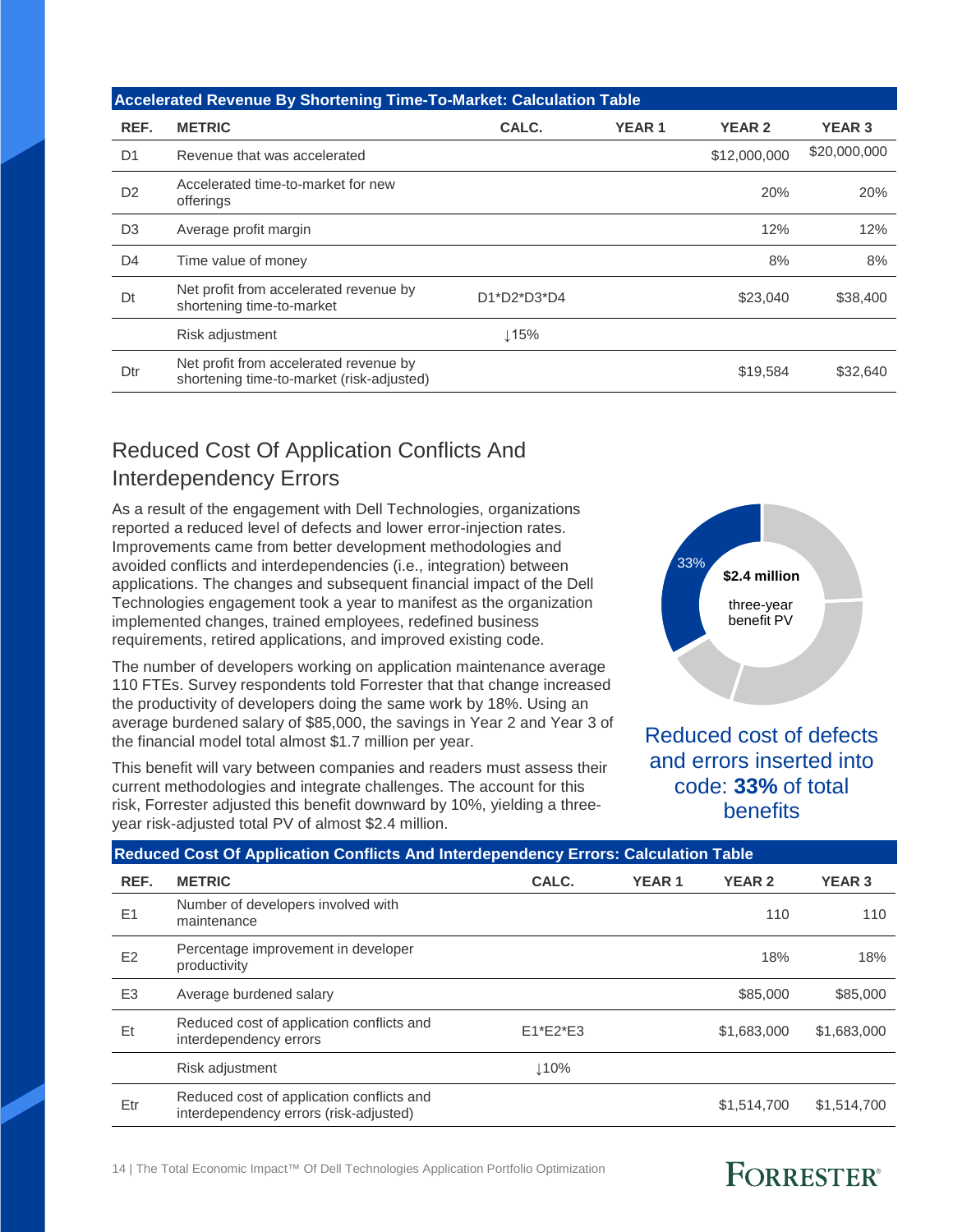## **Analysis Of Costs**

#### **QUANTIFIED COST DATA AS APPLIED TO THE COMPOSITE**

|      | <b>Total Costs</b>                                                                        |                |              |               |               |              |                                |
|------|-------------------------------------------------------------------------------------------|----------------|--------------|---------------|---------------|--------------|--------------------------------|
| REF. | <b>COST</b>                                                                               | <b>INITIAL</b> | <b>YEAR1</b> | <b>YEAR 2</b> | <b>YEAR 3</b> | <b>TOTAL</b> | <b>PRESENT</b><br><b>VALUE</b> |
| Ftr  | Fees paid to Dell<br>Tochnologics                                                         | \$600,000      | \$0          | \$0           | \$0           | \$600,000    | \$600,000                      |
| Gtr  | Investment of time by IT<br>organization staff                                            | \$56,100       | \$0          | \$0           | \$0           | \$56,100     | \$56,100                       |
| Htr  | Development effort<br>required to implement<br>changes and realize<br>quantified benefits | \$0            | \$1,589,500  | \$420.750     | \$0           | \$2,010,250  | \$1,792,727                    |
|      | Total costs (risk-adjusted)                                                               | \$656,100      | \$1,589,500  | \$420.750     | \$0           | \$2,666,350  | \$2,448,827                    |

### Fees Paid To Dell Technologies

Organizations engaged with the Dell Technologies Application Profiling team to evaluate their inventory of applications, including alignment with business needs, digital transformation, application functionality, data use, and technology requirements such as cloud readiness and modern programming languages.

The average engagement lasted a total of three months. One executive described his engagement as:

- › Four weeks creating an inventory and assessing application functional interdependencies.
- › Six to eight weeks rationalizing work through a series of sprints to modify applications and build proofs of concept for some of the complex integration plans.

On average, the total cost of the Application Profiling engagements was \$600,000. Forrester did not risk-adjust this cost, resulting in a three-year risk-adjusted total PV of \$600,000.

The table above shows the total of all costs across the areas listed below, as well as present values (PVs) discounted at 10%. Over three years, the composite organization expects risk-adjusted total costs to be a PV of more than \$2.4 million.

|      | <b>Fees Paid To Dell Technologies: Calculation Table</b> |        |                |              |               |               |  |  |  |
|------|----------------------------------------------------------|--------|----------------|--------------|---------------|---------------|--|--|--|
| REF. | <b>METRIC</b>                                            | CALC.  | <b>INITIAL</b> | <b>YEAR1</b> | <b>YEAR 2</b> | <b>YEAR 3</b> |  |  |  |
| F1   | Cost of Application Profiling project                    |        | \$600,000      |              |               |               |  |  |  |
| Ft   | Fees paid to Dell Technologies                           | $=$ F1 | \$600,000      |              |               |               |  |  |  |
|      | Risk adjustment                                          | ↑0%    |                |              |               |               |  |  |  |
| Ftr  | Fees paid to Dell Technologies<br>(risk-adjusted)        |        | \$600,000      |              |               |               |  |  |  |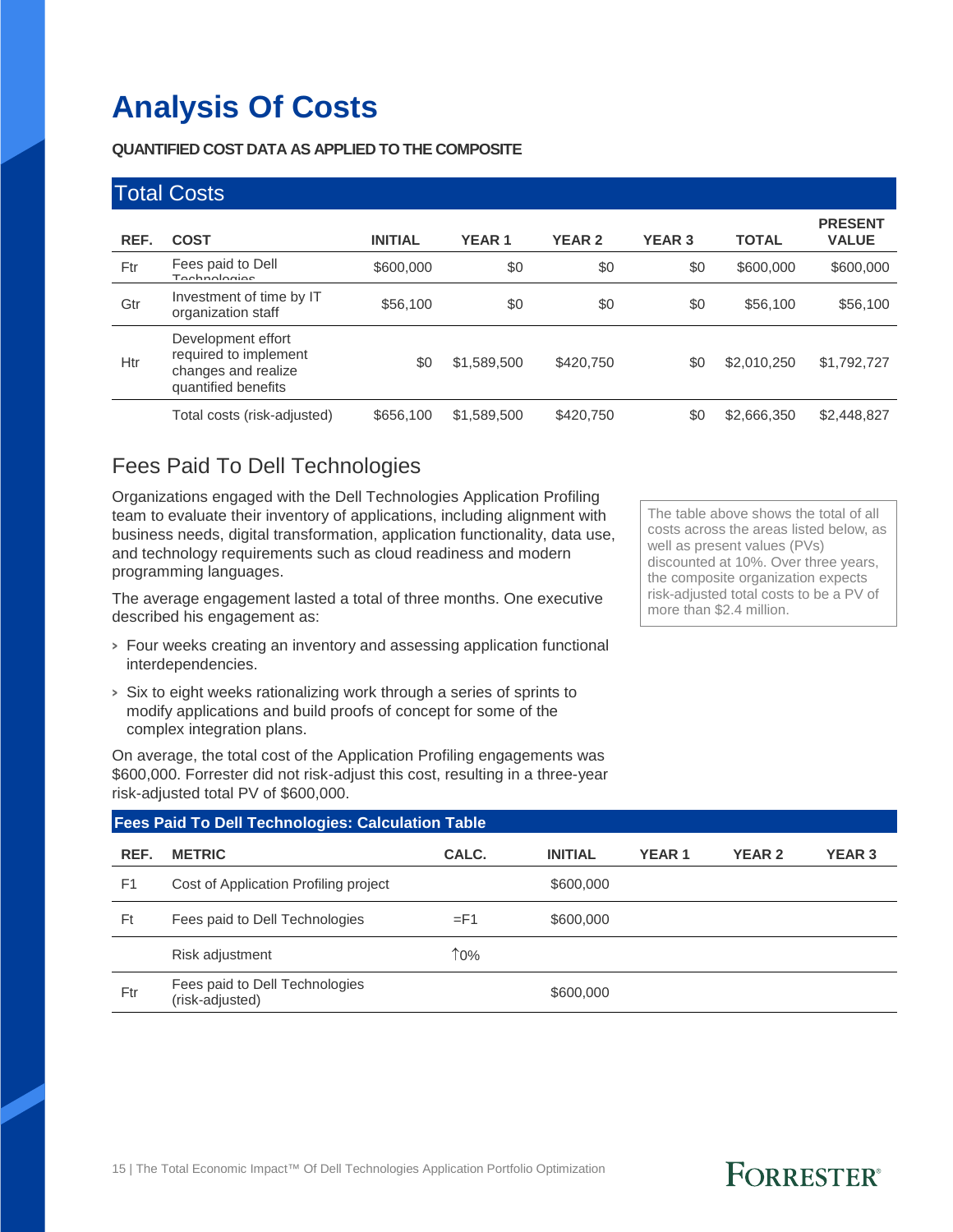### Investment Of Time By IT Organization Staff

In addition to the work performed by Dell Technologies, the organization required some of its staff to provide key information and support the evaluation. Survey respondents indicated that they needed involvement from application managers, developers, database admins, infrastructure managers, and architects.



Base: 37 Dell Technologies Application Profiling Services users Source: A commissioned study conducted by Forrester Consulting on behalf of Dell Technologies, September 2018

In total, organizations reported that, on average 10 employees spent 25% of their time supporting the engagement with Dell Technologies, which is equivalent to 0.6 FTEs at an annual burdened salary of \$85,000. The exact level of effort will vary for every organization. To account for this risk, Forrester adjusted this cost upward by 10%, yielding a threeyear risk-adjusted total PV of \$56,100.

|                | <b>Investment Of Time By IT Organization Staff: Calculation Table</b> |               |                |              |               |               |  |  |  |
|----------------|-----------------------------------------------------------------------|---------------|----------------|--------------|---------------|---------------|--|--|--|
| REF.           | <b>METRIC</b>                                                         | CALC.         | <b>INITIAL</b> | <b>YEAR1</b> | <b>YEAR 2</b> | <b>YEAR 3</b> |  |  |  |
| G <sub>1</sub> | Employees involved in project                                         |               | 10             |              |               |               |  |  |  |
| G <sub>2</sub> | Percentage of time                                                    |               | 25%            |              |               |               |  |  |  |
| G <sub>3</sub> | Length of project (months)                                            |               | 3              |              |               |               |  |  |  |
| G4             | FTEs involved in project (rounded)                                    | G1*G2*(G3/12) | 0.6            |              |               |               |  |  |  |
| G <sub>5</sub> | Average burdened salary                                               |               | \$85,000       |              |               |               |  |  |  |
| Gt             | Investment of time by IT<br>organization staff                        | G4*G5         | \$51,000       |              |               |               |  |  |  |
|                | Risk adjustment                                                       | <b>10%</b>    |                |              |               |               |  |  |  |
| Gtr            | Investment of time by IT<br>organization staff (risk-adjusted)        |               | \$56,100       |              |               |               |  |  |  |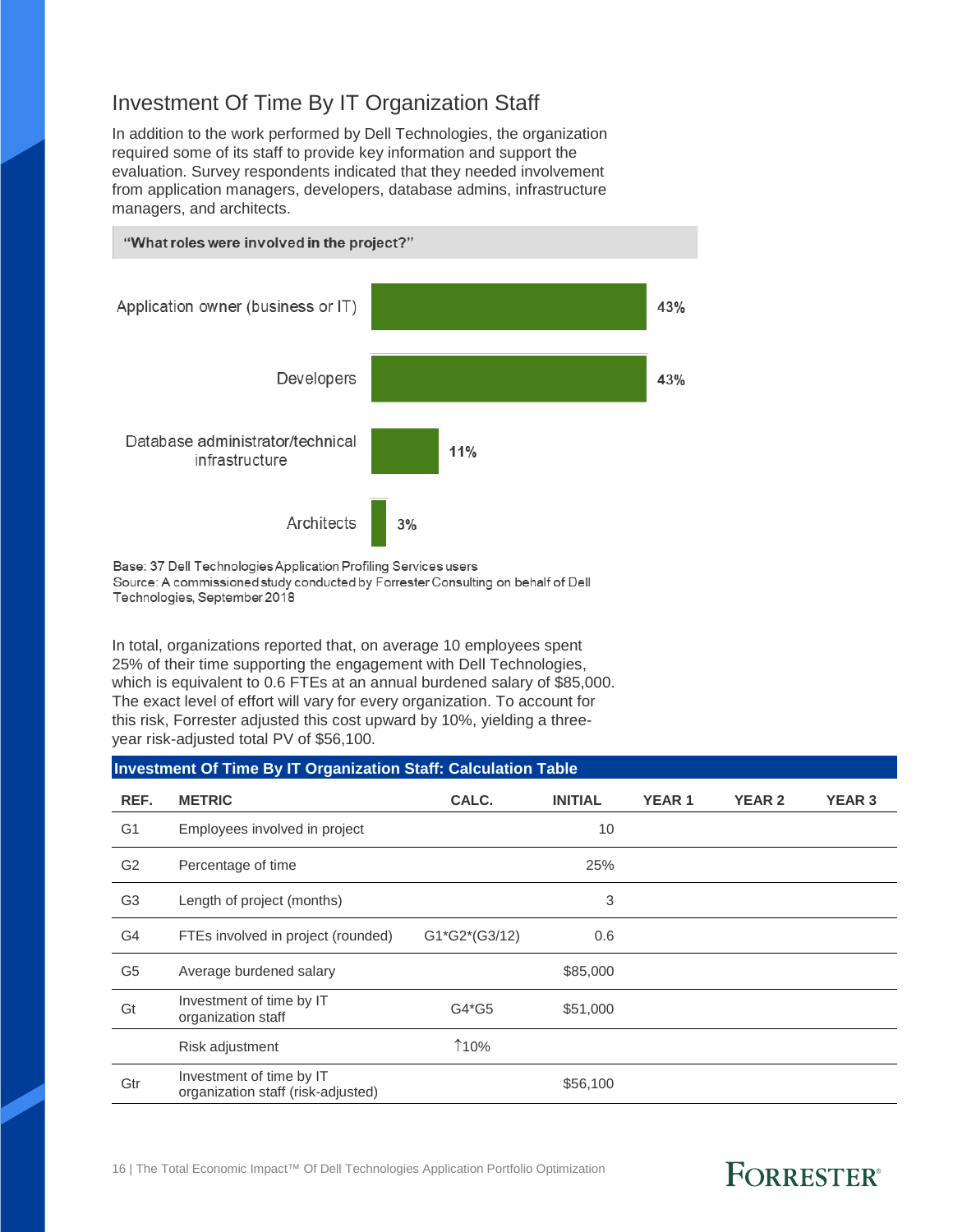### Development Effort Required To Implement Changes And Realize Quantified Benefits

The APO engagement with Dell Technologies was the first step in a transformation that required additional effort. To realize the benefits of supporting new business processes, supporting digital transformation, migrating infrastructure, and retiring applications took an additional 18 month investment. Specifically:

- › Seventeen developers worked on the migration projects for a full year after the initial engagement with Dell Technologies.
- › Nine of those developers continued for another six months in the second year after the engagement.

At an average cost, the additional investment in effort cost more than \$2 million. Because the level of investment will be unique to each customer, Forrester adjusted this cost upward by 10%, yielding a three-year riskadjusted total PV of \$1.8 million.

Implementation risk is the risk that a proposed investment may deviate from the original or expected requirements, resulting in higher costs than anticipated. The greater the uncertainty, the wider the potential range of outcomes for cost estimates.

#### **Development Effort Required To Implement Changes And Realize Quantified Benefits: Calculation Table**

| REF.           | <b>METRIC</b>                                                                                          | CALC.       | <b>INITIAL</b> | <b>YEAR1</b> | <b>YEAR 2</b> | <b>YEAR 3</b> |
|----------------|--------------------------------------------------------------------------------------------------------|-------------|----------------|--------------|---------------|---------------|
| H1             | Development effort dedicated to<br>changes identified in project<br>(rounded)                          | $E1*15%$    |                | 17           | 9             |               |
| H <sub>2</sub> | Average duration of changes<br>(months)                                                                |             |                | 12           | 6             |               |
| H <sub>3</sub> | Average burdened salary                                                                                |             |                | \$85,000     | \$85,000      |               |
| Ht             | Development effort required to<br>implement changes and realize<br>quantified benefits                 | H1*H2/12*H3 |                | \$1,445,000  | \$382,500     |               |
|                | Risk adjustment                                                                                        | ↑10%        |                |              |               |               |
| Htr            | Development effort required to<br>implement changes and realize<br>quantified benefits (risk-adjusted) |             |                | \$1,589,500  | \$420,750     |               |

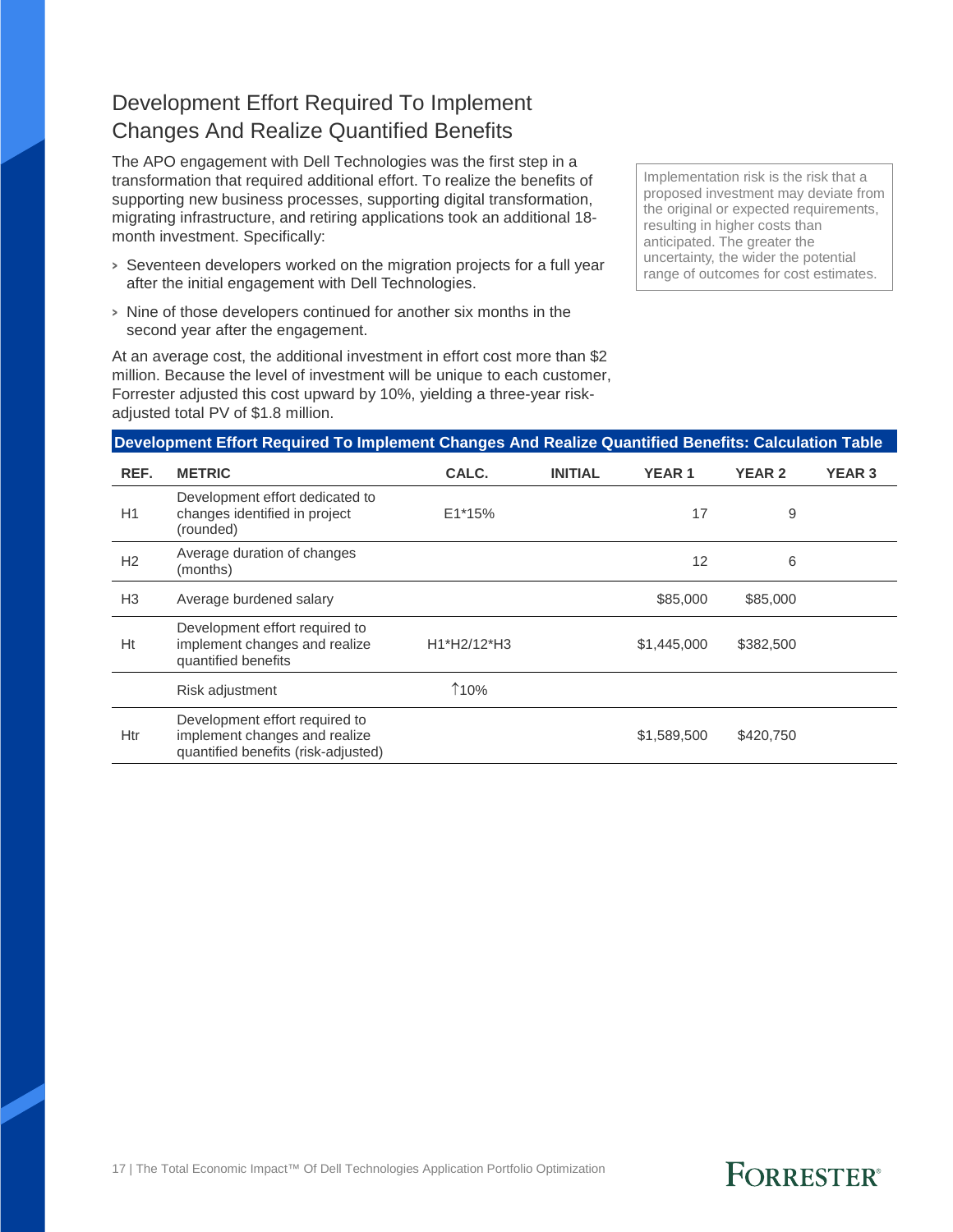## **Financial Summary**

#### **CONSOLIDATED THREE-YEAR RISK-ADJUSTED METRICS**



The financial results calculated in the Benefits and Costs sections can be used to determine the ROI, NPV, and payback period for the composite organization's investment. Forrester assumes a yearly discount rate of 10% for this analysis.

These risk-adjusted ROI, NPV, and payback period values are determined by applying risk-adjustment factors to the unadjusted results in each Benefit and Cost section

| <b>Cash Flow Table (Risk-Adjusted)</b> |                |                   |                   |                   |               |                                |  |
|----------------------------------------|----------------|-------------------|-------------------|-------------------|---------------|--------------------------------|--|
|                                        | <b>INITIAL</b> | YEAR <sub>1</sub> | YEAR <sub>2</sub> | YEAR <sub>3</sub> | <b>TOTAL</b>  | <b>PRESENT</b><br><b>VALUE</b> |  |
| <b>Total costs</b>                     | (\$656,100)    | (\$1,589,500)     | (\$420,750)       | \$0               | (\$2,666,350) | (\$2,448,827)                  |  |
| <b>Total benefits</b>                  | \$0            | \$2,268,792       | \$3,028,584       | \$3,529,710       | \$8,827,086   | \$7,217,423                    |  |
| Net benefits                           | (\$656,100)    | \$679,292         | \$2,607,834       | \$3,529,710       | \$6,160,736   | \$4,768,596                    |  |
| <b>ROI</b>                             |                |                   |                   |                   |               | 195%                           |  |
| Payback period                         |                |                   |                   |                   |               | 12 months                      |  |

#### **FORRESTER®** 18 | The Total Economic Impact™ Of Dell Technologies Application Portfolio Optimization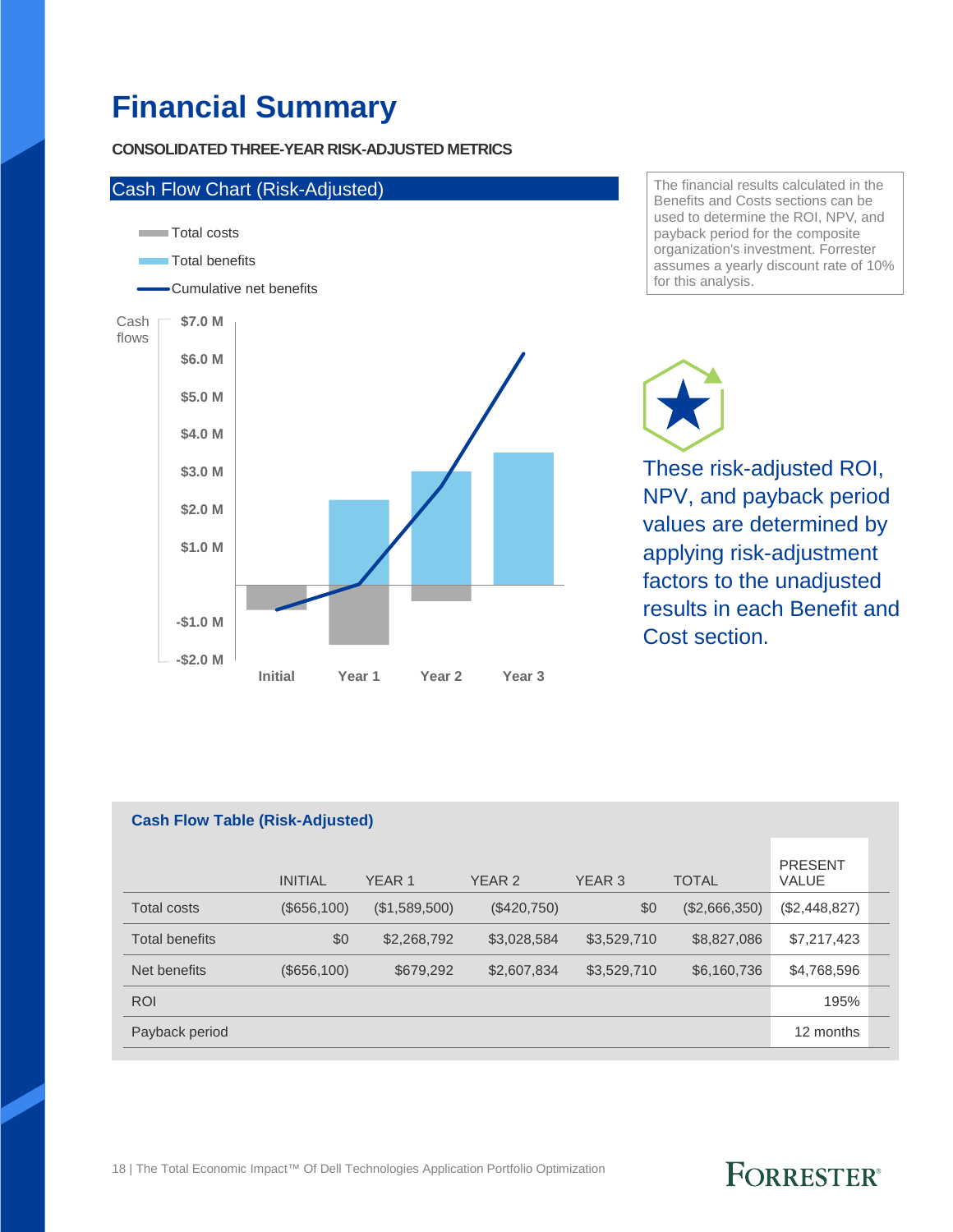## **Dell Technologies Application Portfolio Optimization Services: Overview**

The following information is provided by Dell Technologies. Forrester has not validated any claims and does not endorse Dell Technologies or its offerings.

Dell Technologies uses a proven, field-tested methodology and a decade of experience to systematically optimize organizations' application portfolios. Intertwined with their experience in converged infrastructure, cloud platforms, operations, application development, end user experience, cyber security, and business resiliency, this approach helps clients mitigate risks and save costs when embarking on transformation initiatives.

Application Portfolio Optimization services encompass numerous capabilities including application profiling, cloud and platform suitability, dependency analysis, migration, modernization, and retirement, all designed to accelerate digital and IT transformation initiatives. Dell Technologies assesses:

- › **Application Profiling and Platform Suitability.** Application Profiling provides the foundation for making critical decisions. Dell Technologies inventories and prioritizes applications based on business value. Applications are mapped against business activities to identify redundancies and develop an investment strategy for each application. They are then assessed for cloud and infrastructure fit (SaaS, PaaS, CaaS, and IaaS), which includes a platform suitability index for each.
- › **Application Dependency.** An Application Dependency Analysis is used to determine application interdependencies. This allows for confidently building application bundles for migration that avoid application rollback.
- › **Application Migration.** Dell Technologies has efficient, low-cost migration factory services that help customers move from one environment to another quickly and efficiently using highly repeatable, automated, well-tested methodologies.
- › **Application Modernization.** Application Modernization backlogs are built based on size, complexity, cost, and value to the organization. Cloud-ready applications are replatformed first to demonstrate success quickly.
- › **Application Retirement.** Application Archiving and Retirement enables organizations to reduce the cost, risk and complexity of maintaining unused or little used applications that are retained simply because of the data they contain. Dell Technologies' proven retirement methodology eliminates costly legacy applications while still retaining the data and ensuring compliance with regulatory and legal mandates for retention and e-discovery.

Dell Technologies' Application Portfolio Optimization services can include a financial business case that helps an organization understand the anticipated TCO, taking the cost of transformation into account to provide the necessary justification for action.

**FORRESTER®** 

While application portfolio optimization projects may initially seem daunting, an experienced partner can help mitigate risks and accelerate transformation initiatives. Dell Technologies' exceptional track record helps organizations accelerate success by leveraging:

- › A proven, field-tested methodology and framework
- › Extensive experience in cloud and platform suitability
- › A cost-effective migration factory approach
- › A client-specific modernization strategy

To learn more visit [https://www.dellemc.com/en-us/services/professional-services/cloud2.htm.](https://www.dellemc.com/en-us/services/professional-services/cloud2.htm)